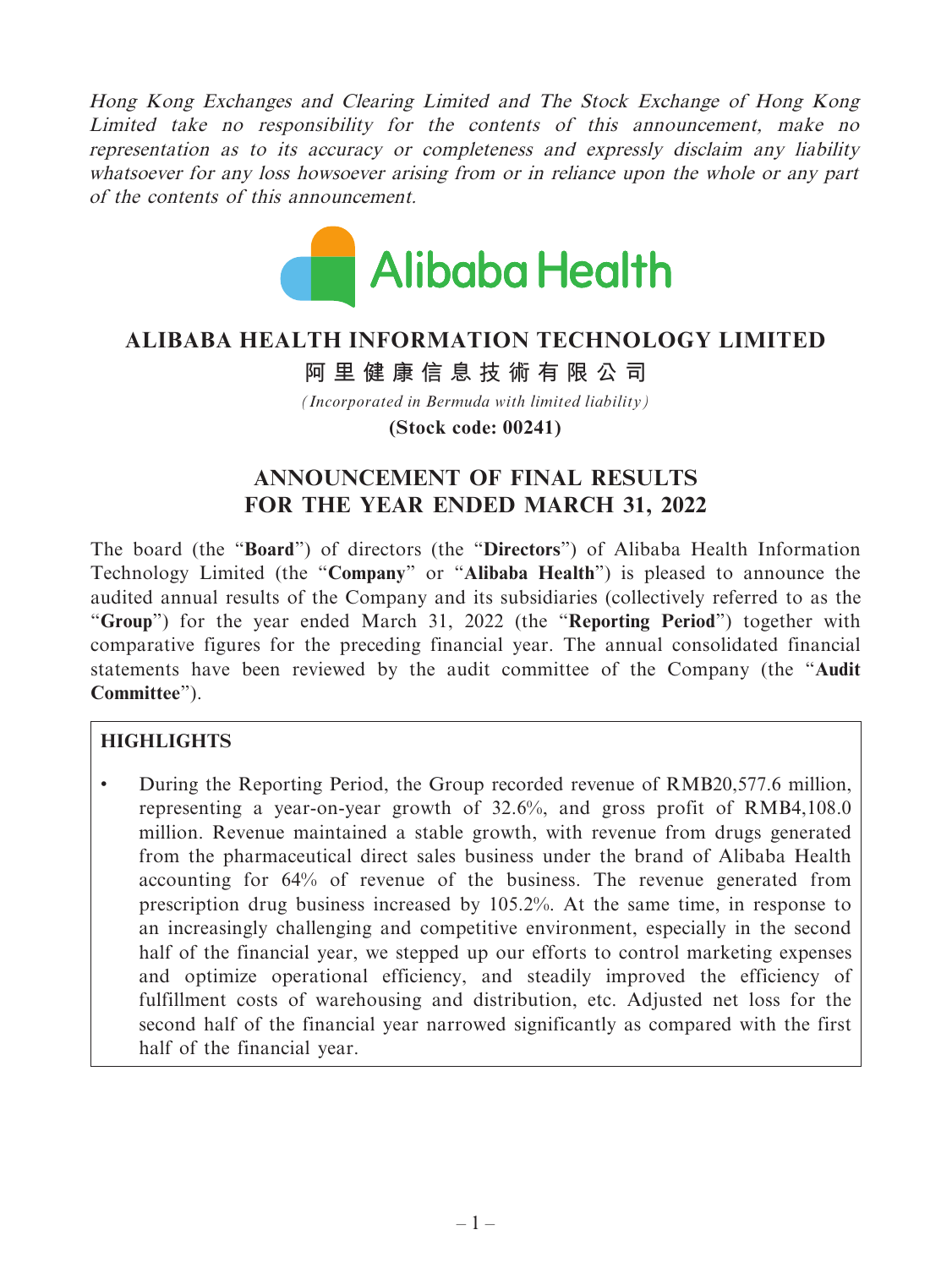- As a leading pharmaceutical and healthcare products service platform in China, Alibaba Health's pharmaceutical e-commerce platform possesses the most comprehensive product catalog in terms of SKUs, and boasts the safest and the most reliable sales process. As at the end of the Reporting Period, Alibaba Health served over 26,000 merchants, an addition of 1,000 compared to half a year ago. The number of SKUs also increased significantly from half a year ago by 4 million to the current level of over 44 million.
- During the Reporting Period, owing to the Group's operational and brand advantages as well as the team's efficient execution, revenue from the pharmaceutical direct sales business reached RMB17,911.1 million, representing a year-on-year growth of 35.5%. Benefiting from the meticulous operation in the field of prescription drugs, revenue generated from the prescription drug business increased by 105.2%. The number of chronic disease users reached 6.5 million, representing an increase of 119% year-on-year, with the per capita length of medication use and repurchase rate continuously on the rise. As at March 31, 2022, the number of annual active users (those who made one or more actual purchase(s) in our direct online stores in the past 12 months) of the direct online stores has reached over 110 million.
- The Group's pharmaceutical direct sales business has formed in-depth cooperation with hundreds of well-known pharmaceutical companies, including Bayer and Eisai China, and has set up 15 direct sales healthcare centers in collaboration with pharmaceutical companies in the field of prescription drugs. It also leverages on Alibaba Health's digital advantages to reach targeted customers across the whole chain and through all-round channels and provide consumers with safe and reliable medication and healthcare services with efficiency. In terms of the supply chain, the Group has established a distribution network of 29 warehouses in 17 locations and a smart logistics strategy. This has enabled next-day delivery services of direct sales pharmaceutical products, including delivery of new specialty drugs requiring cold chain transportation, in over 210 cities with next-day delivery rate reaching 76%. In terms of risk control, the Group implemented a product operation management platform, a GSP compliance system, AI medication safety, prescription reviews, consultation quality controls and other intelligent auxiliary quality control tools to safeguard product quality and medication safety.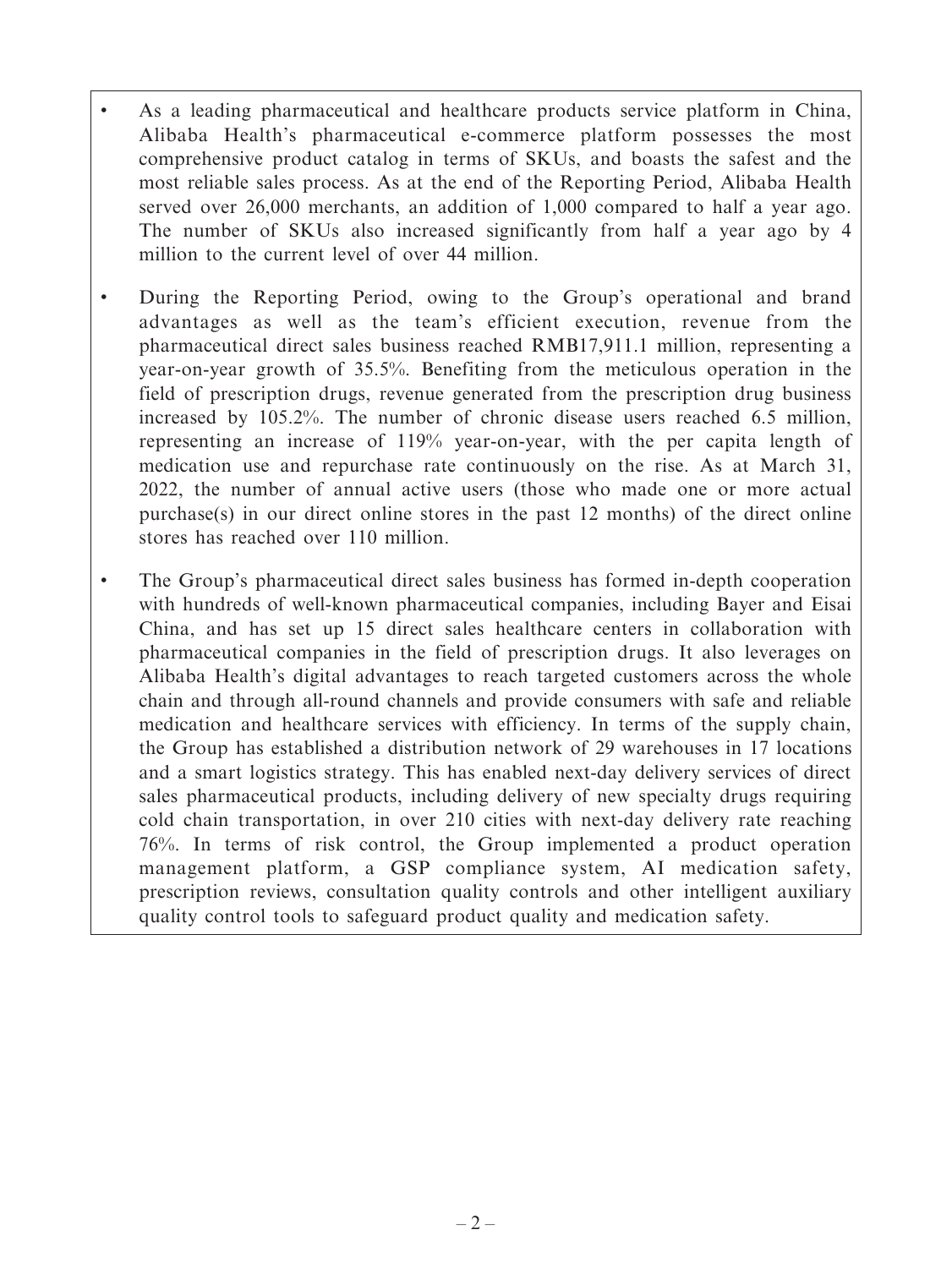In terms of healthcare and digital services, the Group has continued to cultivate its expertise and offerings in the "Internet + Healthcare" sector and continued to upgrade its healthcare service experience by providing users with seamless onlineto-offline operation of appropriate services including TCM, medical checkups, nucleic acid testing, medical consultation, registration, vaccination, dental care, mental care, optometry, and nursing. By leveraging on its resources and strong capabilities, the Group is able to harvest the user traffic from Alibaba's ecosystem to offer multi-level, diversified, professional and convenient medical and healthcare services to end users from channels including Taobao, Tmall, Alipay, "Dr. Deer" APP, Gaode, DingTalk and Quark. As at the end of the Reporting Period, the number of annual active users on Alipay healthcare channel has reached 690 million, representing an increase of 170 million year-on-year. Nearly 160,000 licensed physicians, pharmacists and nutritionists have contracted with the Group and provided online health consultation services, which represents an increase of more than 20,000 as compared with the number as at September 30, 2021 (including those from Xiaolu TCM). The Group's online consultation services have reached an average of 300,000 consultations per day, representing an increase of 50,000 consultations per day as compared to half a year ago. As at the end of the Reporting Period, the Group has worked with thousands of vaccination providers and provided users with millions of vaccination appointment services. During the Reporting Period, revenue generated from the healthcare and digital services business was approximately RMB670.2 million, representing an increase of 98.9% year-on-year.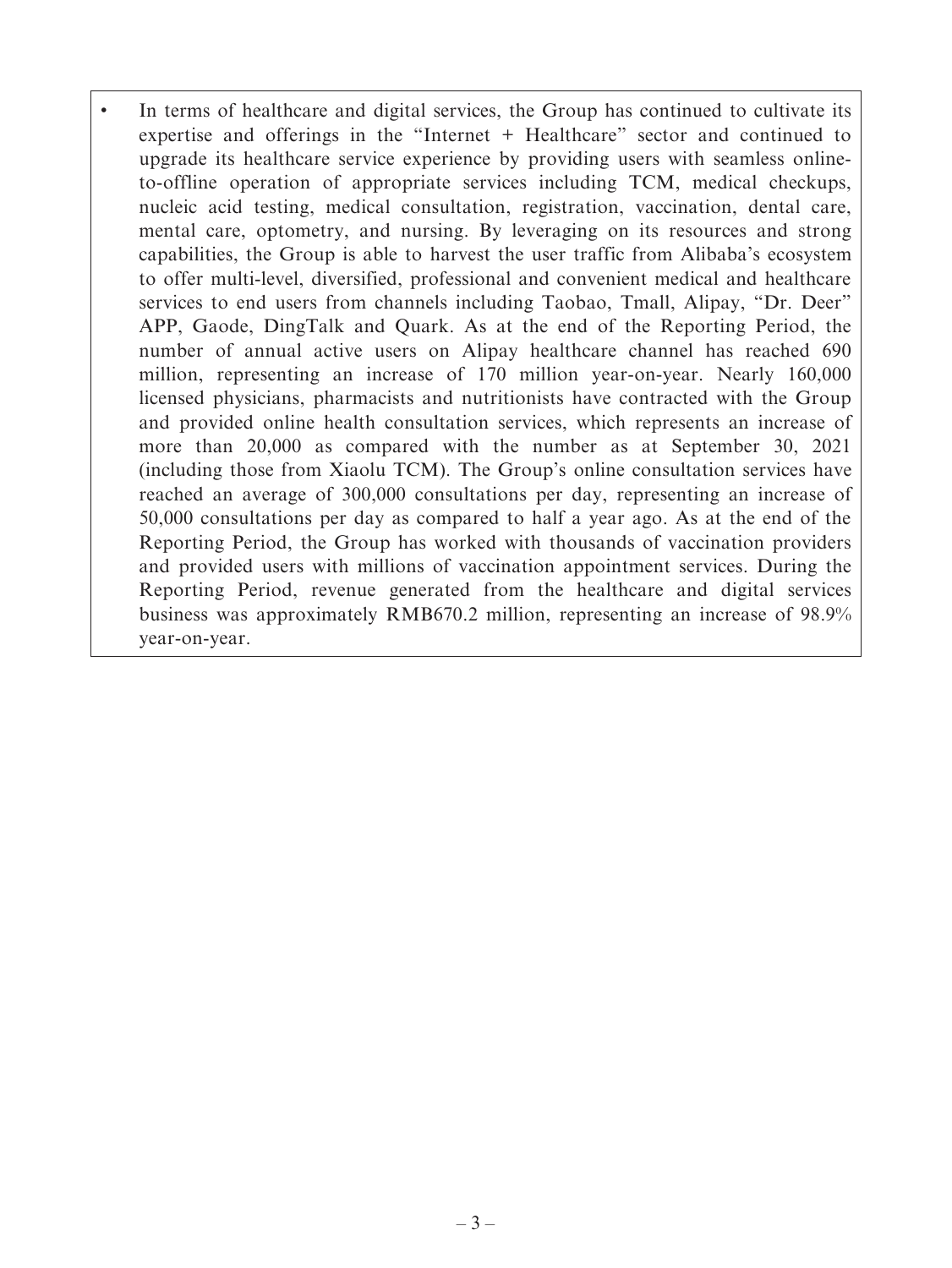## **KEY FINANCIAL FIGURES**

| For the year ended March 31, |                |                |  |
|------------------------------|----------------|----------------|--|
| 2022                         |                | 2021<br>Change |  |
| <b>RMB'000</b>               | <b>RMB'000</b> | $\%$           |  |
| 20,577,616                   | 15,518,468     | 32.6           |  |
| 4,107,993                    | 3,617,249      | 13.6           |  |
| (265, 941)                   | 342,680        | N/A            |  |
| (394, 259)                   | 630,663        | N/A            |  |
|                              |                |                |  |

Note:

1 Adjusted net (loss)/profit is based on the (loss)/profit for the corresponding period after excluding nonoperating profit or loss items such as share-based compensation expenses, change in fair value of financial assets at FVPL (non-current portion), gain or loss on deemed disposal of interests in associates, and gain or loss on disposal of subsidiaries. By excluding the impact of such items which are not indicative of our key operational performance, investors can better compare our operational performance across various periods.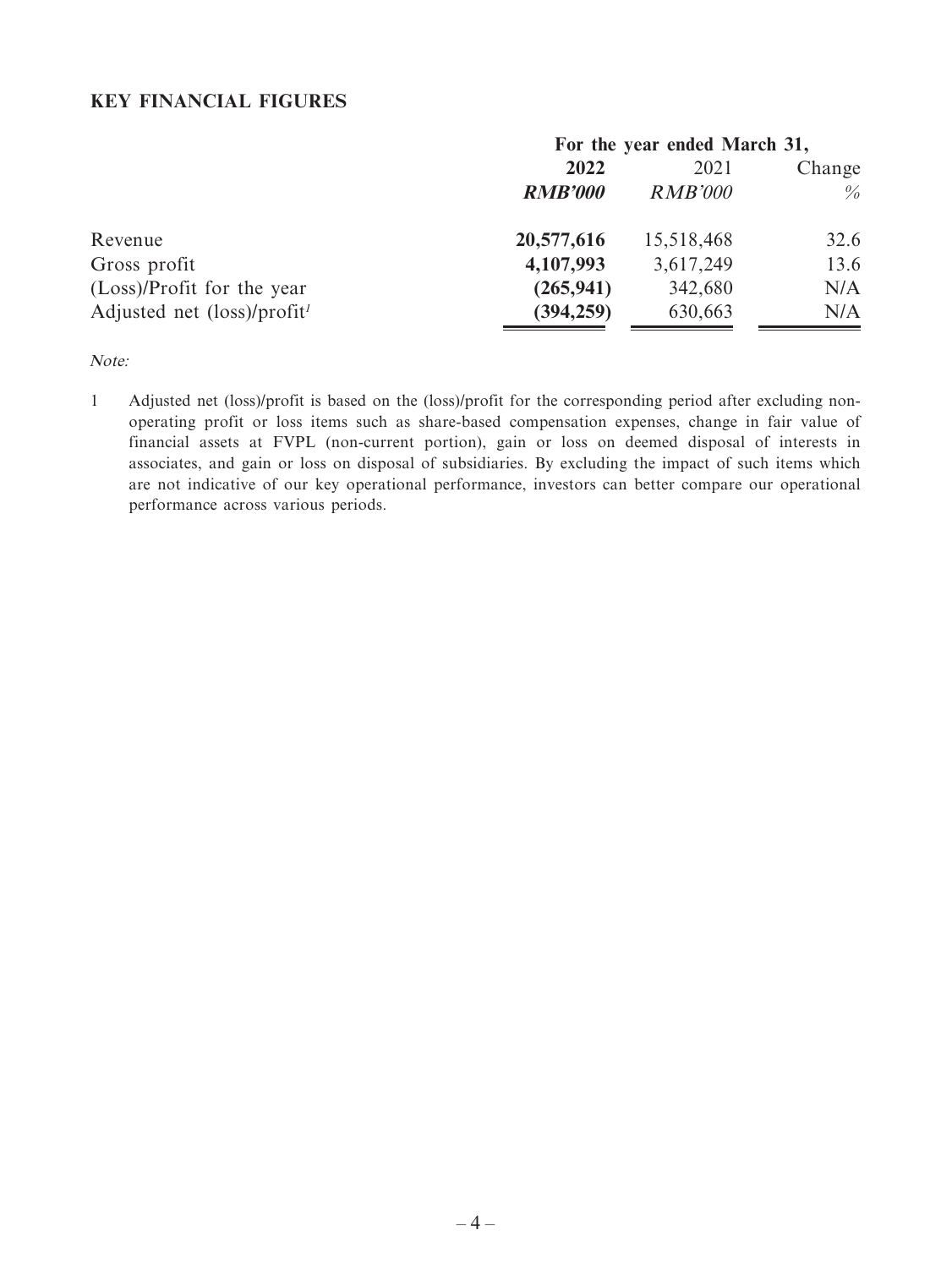## **MANAGEMENT DISCUSSION AND ANALYSIS**

## **BUSINESS REVIEW**

In financial year 2022, the epidemic prevention and control against COVID-19 has become a routine as the pandemic persists and steps into the second year and the concept of "Internet + Healthcare" has deeply penetrated into the hearts of consumers. The Internet healthcare industry is gradually becoming more standardized and regulated with the active policy support and guidance from regulatory authorities and local governments from all levels. As a leading player in the Internet healthcare industry, the Company has improved its quality and efficiency and developed rapidly during the Reporting Period. In January 2022, the issue of the "Fourteenth Five-Year Plan for the Development of Digital Economy"^ (「十四五」數字經濟發展規劃) by the General Office of the State Council (the "**General Office of the State Council**") of the People's Republic of China (the "**PRC**") affirmed that Internet healthcare is an integral part of the digital economy and such an innovative industry with novel business models will receive strong government support. In March 2022, the issue of the "Fourteenth Five-Year Plan for the Development of Traditional Chinese Medicine"^ (「十四五」中醫藥發展規劃) and the "Fourteenth Five-Year Plan for the Capacity Enhancement of Grassroots Traditional Chinese Medicine Services"^ (基層中醫藥服務能力提升工程「十四五」行動計劃) by the General Office of the State Council recognized the value of extending grassroots "Internet+" services and clarified the present policy direction of revitalizing traditional Chinese medicine during such period. In May 2022, the issue of the "Fourteenth Five-Year Plan for National Health Plan"^ (「十四五」國民健康規劃) by the General Office of the State Council also clearly proposed to promote the application of the Internet in the chronic disease management, healthcare services and other aspects. The consultation drafts of the "Measures for the Supervision and Management of Online Drug Sales"^ (藥品網絡銷售監督管理辦法) and the "Measures for the Administration of Internet Hospitals"^ (互聯網診療監管細則) have provided new guidelines on regulated development of pharmaceutical e-commerce and Internet healthcare service industries. In response to this, Alibaba Health will continue to maintain a high level of compliance and quality control. During the Reporting Period, all business segments of the Company have been able to achieve solid growth.

During the Reporting Period, the total revenue of the Group has reached RMB20,577.6 million, representing an increase of 32.6% year-on-year. In view of the increasing demand for Internet healthcare, Alibaba Health has continued to expand its offerings in pharmaceutical platform categories. During the Reporting Period, Tmall's Pharmaceutical Platform has reached over 44 million stock keeping units ("**SKUs**") of service products, serving over 26,000 merchants. The pharmaceutical direct sales business has achieved a revenue of RMB17,911.1 million and revenue generated from prescription drug business increased by 105.2%. As at March 31, 2022, the number of annual active consumers (those who made one or more actual purchase(s) in our direct online stores in the past 12 months) of the direct online stores has exceeded 110 million. To cope with the increasingly challenging and competitive environment, especially in the second half of the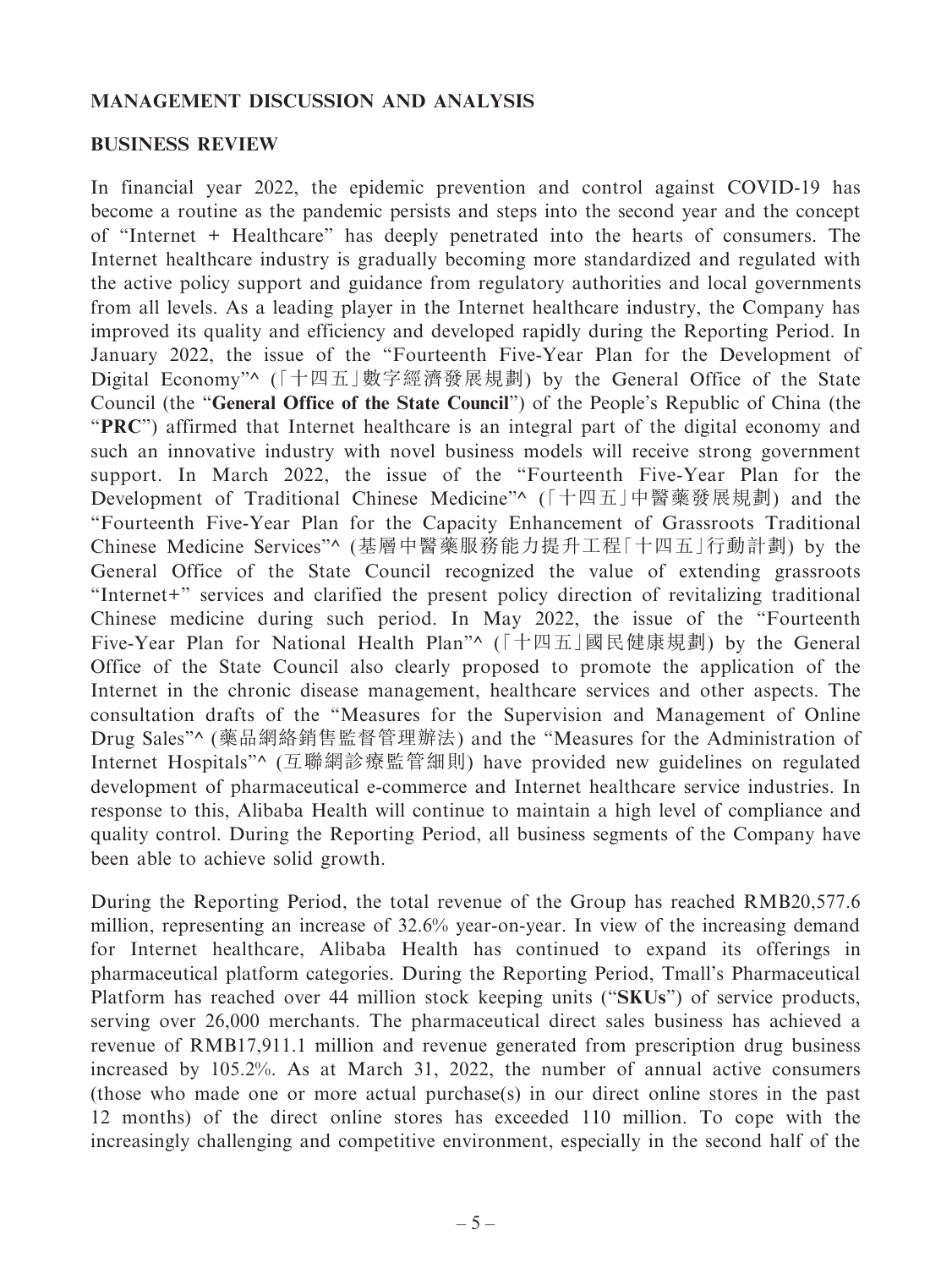financial year, we stepped up our efforts to control marketing expenses and optimize operational efficiency, and steadily improved the efficiency of fulfillment costs of warehousing and distribution, etc. Adjusted net loss for the second half of the financial year narrowed significantly as compared with the first half of the financial year. In terms of risk control, the Group implemented a product operation management platform, a Good Supply Practice for Pharmaceutical Products (GSP) compliance system, AI medication safety, prescription reviews, consultation quality controls and other intelligent auxiliary quality control tools to safeguard product quality and medication safety. In terms of the supply chain, with the support of the distribution network of 29 warehouses in 17 locations and the smart logistics strategy, the next-day delivery rate of direct sales pharmaceutical products reached 76%. With regard to customer service, the Group integrated three strategies of product intelligence, service efficiency, and user experience through the offering of specialized and 24/7 licensed pharmacist consultation services. This helped the Group achieve customer service efficiency and significantly elevated user satisfaction. For medical and healthcare services, as at the end of the Reporting Period, the number of annual active users on Alipay healthcare channel has reached 690 million, representing an increase of 170 million as compared with the number as at the end of the preceding financial year. As at March 31, 2022, nearly 160,000 licensed physicians, pharmacists and nutritionists have contracted with the Group and provided online health consultation services, which represents an increase of more than 20,000 professionals (including those from Xiaolu Traditional Chinese Medicine ("**Xiaolu TCM**")) as compared with the number as at September 30, 2021. As at March 31, 2022, online consultation services have reached an average of 300,000 consultations per day, representing an increase of 50,000 consultations per day compared to half a year ago.

As the flagship healthcare platform of Alibaba Group Holding Limited (together with its subsidiaries, "**Alibaba Group**"), the Group has an unwavering commitment to the mission of "promoting healthy living of 120 years for everyone". The Group will continue to consolidate and strengthen existing business foundations in healthcare, and explore innovative business models, foster new business ventures in the industry and prepare for the future to align with the evolving needs of our customers. The ultimate goal of Alibaba Health is to build the largest, most complete healthcare foundation in China through one to two decades of hard work. By utilizing Alibaba Health's comprehensive suite of digital healthcare products and services, the Group is able to involve in the users' health at an early stage and through the Group's platforms, improve their quality of life through "early prevention, early examination, early detection, and early treatment". To achieve this goal, the Group will utilize its leading digital technology and digital operation capabilities, with "cloud-based infrastructure" as the foundation, "cloud-based pharmacy" as the core, and "cloud-based hospital" as the engine to provide affordable, convenient, efficient and reliable medical and healthcare services to hundreds of millions of families.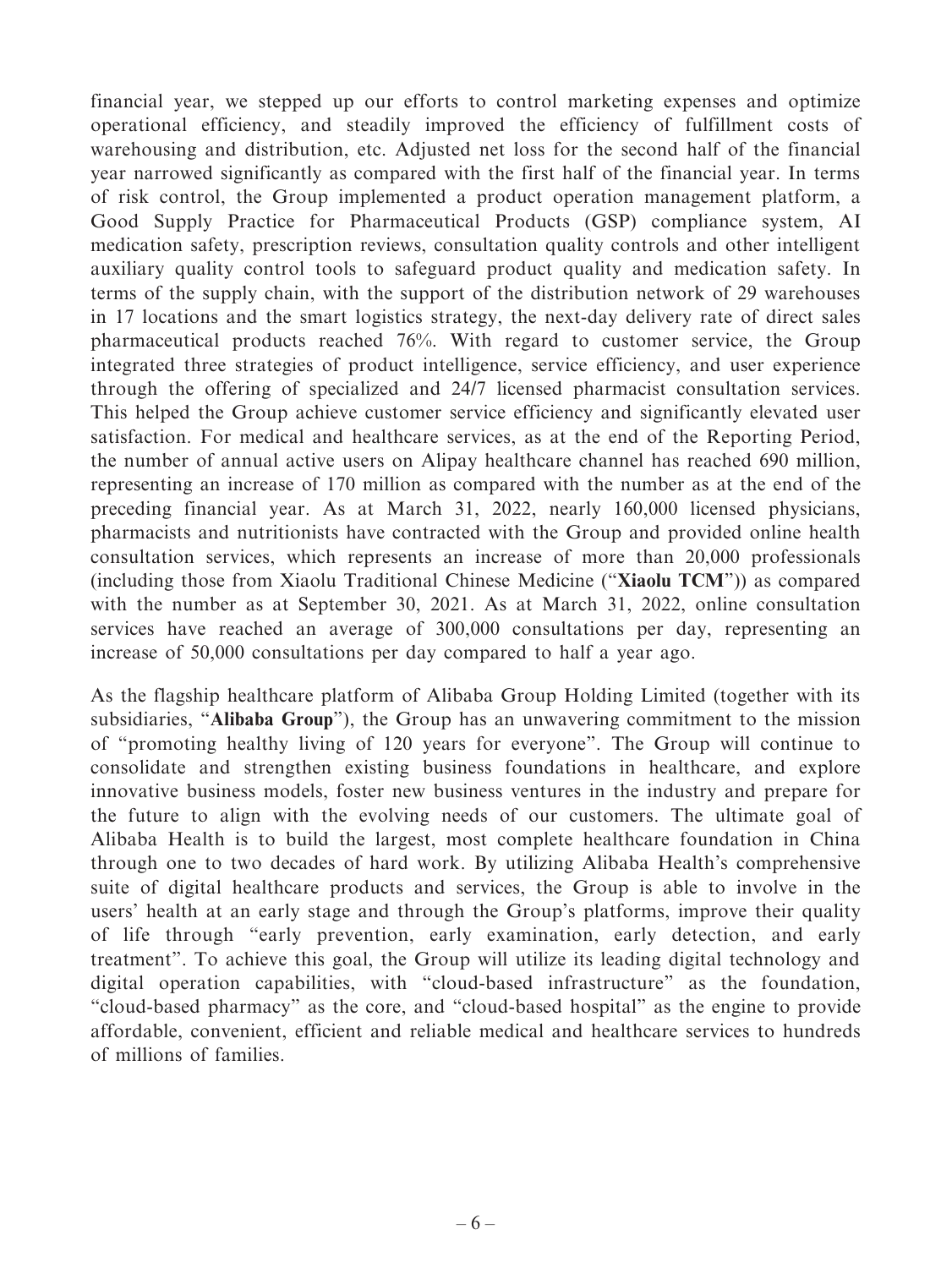### **Pharmaceutical E-commerce Business**

The customer-centric pharmaceutical e-commerce business of Alibaba Health fully makes use of its brand advantages and resources accumulated over the years. By utilizing Internet of Things and other Internet technologies, Alibaba Health is able to deploy its multi-channel business model integrating its pharmaceutical direct sales business, Tmall's Pharmaceutical Platform and new retail business to expand its collaboration with high-quality upstream brands, pharmaceutical and healthcare supplement manufacturers and key domestic pharmaceutical distributors. The objective is to provide an integrated online and offline healthcare management platform for users with health needs through the innovation of the elements of persons, goods and venues to further nurture and develop buying pharmaceutical products online as a consumer habit.

## **• Pharmaceutical Direct Sales Business**

Adhering to the motto of "Comprehensive and Safer", the Group's pharmaceutical direct sales business is committed to build a "super pharmacy" offering a wide range of prescription drugs, OTC drugs, nutritional supplements, medical devices, contact lenses through user platforms, i.e. Tmall, Taobao, Alipay, UC, Taote, Ele.me, Kaola, to provide users with comprehensive, reliable and affordable healthcare solutions. During the Reporting Period, owing to the Group's leading brand advantages, rich operational experience of the teams and their efficient execution capabilities, the pharmaceutical direct sales business achieved a revenue of RMB17,911.1 million, representing a year-on-year increase of 35.5%. Specifically, the revenue generated from prescription drug business increased by 105.2%. As at March 31, 2022, the number of annual active users (those who made one or more actual purchase(s) in our direct online stores in the past 12 months) of the direct online stores has reached over 110 million.

During the Reporting Period, the Group's pharmaceutical direct sales business has formed in-depth cooperation with hundreds of well-known pharmaceutical companies, including Bayer and Eisai China, and leveraged on Alibaba Health's digital advantages to reach targeted customers across the whole chain and through all-round channels and provide consumers with safe and reliable medication and healthcare services with efficiency. Several leading pharmaceutical companies, including Roche China, Qilu Pharmaceutical, and Youcare Pharmaceutical, have launched their new drug products in Alibaba Health's direct sales drugstores. In the field of prescription drugs, the Group's pharmaceutical direct sales business has set up 15 direct sales healthcare centers in collaboration with pharmaceutical companies, targeting cardiovascular, endocrinal and other disease categories. Through the integration of quality "pharmaceutical + services" resources, the Group focuses on delivering professional and affordable one-stop digitalized healthcare and pharmaceutical services online, such as expert consultation, medication usage guidance, healthcare education and health-related products. During the Reporting Period, the number of non-pharmaceutical users increased 117% year-on-year. The Group realized in-depth strategic cooperation with thousands of brands and successfully fostered sales increase for brands such as Yunnan Baiyao and Sunflower.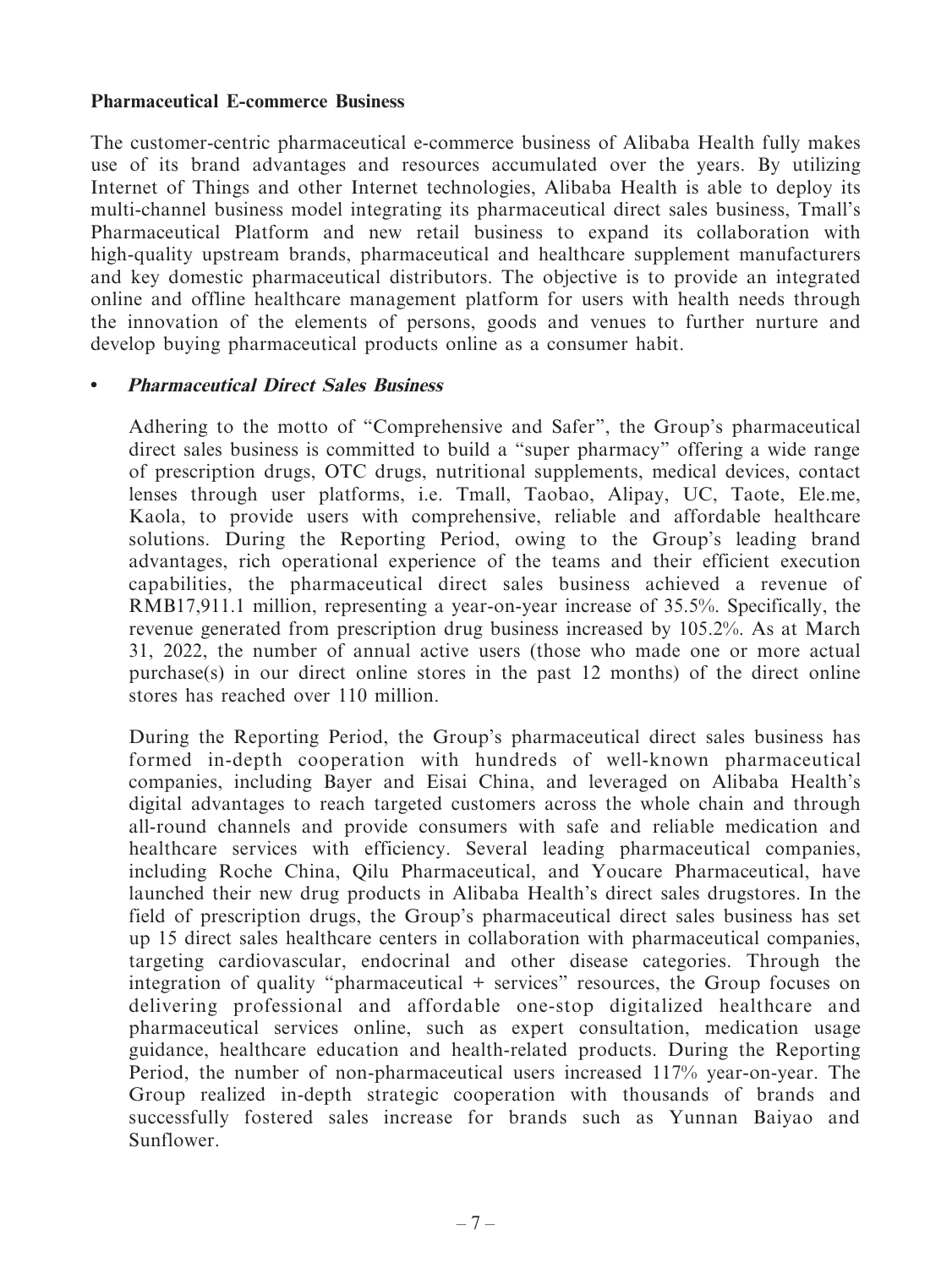During the Reporting Period, the Group actively developed services capability infrastructure in quality control, warehousing, logistics and customer services. In terms of quality control, the Group implemented a product operation management platform, a GSP compliance system, AI medication safety, prescription reviews, consultation quality controls and other intelligent auxiliary quality control tools to safeguard product quality and medication safety. In terms of warehousing and logistics, the Group featured a distribution network of 29 warehouses in 17 locations and a smart logistics strategy center. This has enabled next-day delivery services of direct sales pharmaceutical products, including delivery of new specialty drugs requiring cold chain transportation, in over 210 cities nationwide with next-day delivery rate reaching 76%. The Group integrates three key strategies in product intelligence, service efficiency and user experience to enhance customer service. Service includes specialized and 24/7 licensed pharmacist consultation services, which has led to significant improvement in achieving customer service efficiency and significantly elevating user satisfaction.

## **• Pharmaceutical E-Commerce Platform Business — Tmall's Pharmaceutical Platform**

As a leading pharmaceutical and healthcare products service platform in China, Alibaba Health's pharmaceutical e-commerce platform possesses the most comprehensive product catalog in terms of SKUs, and boasts the safest and the most reliable sales process. During the Reporting Period, the pharmaceutical e-commerce platform has been able to diversify the product offering, as evidenced by the continuous rapid growth in the number of merchants and SKUs. As at the end of the Reporting Period, Alibaba Health served over 26,000 merchants, an addition of 1,000 compared to half a year ago. The number of SKUs also increased significantly from half a year ago by 4 million to the current level of over 44 million.

The Group is committed to enabling merchants in different product categories to meet the diversified needs of consumers and further solidifying and enhancing the platform's influence in the industry. In terms of pharmaceutical services, the platform focuses on specialty drug product categories by offering quality pharmaceutical services with increased product category offerings and enhancing cold chain logistic capabilities. The platform continues to actively promote the upgrade of traditional Chinese medicine (TCM) business models by enriching the two major business segments of TCM treatment and TCM novel therapy. By helping pharmacies and TCM pharmaceutical companies, Tmall's healthcare platform acts as the stronghold to meet nationwide TCM demand of users. In the non-pharmaceutical categories, the Group focuses on consumer refinement operation and deepens the connection between brands and users by introducing a series of trending product categories to the platform, such as probiotics, color contact lenses, moxibustion and bird's nest. For the elderly users, Alibaba Health made age-appropriate changes to the health management scenarios to enhance the efficiency and quality of homecare services for senior users by launching a "Guide on Using Healthcare Devices".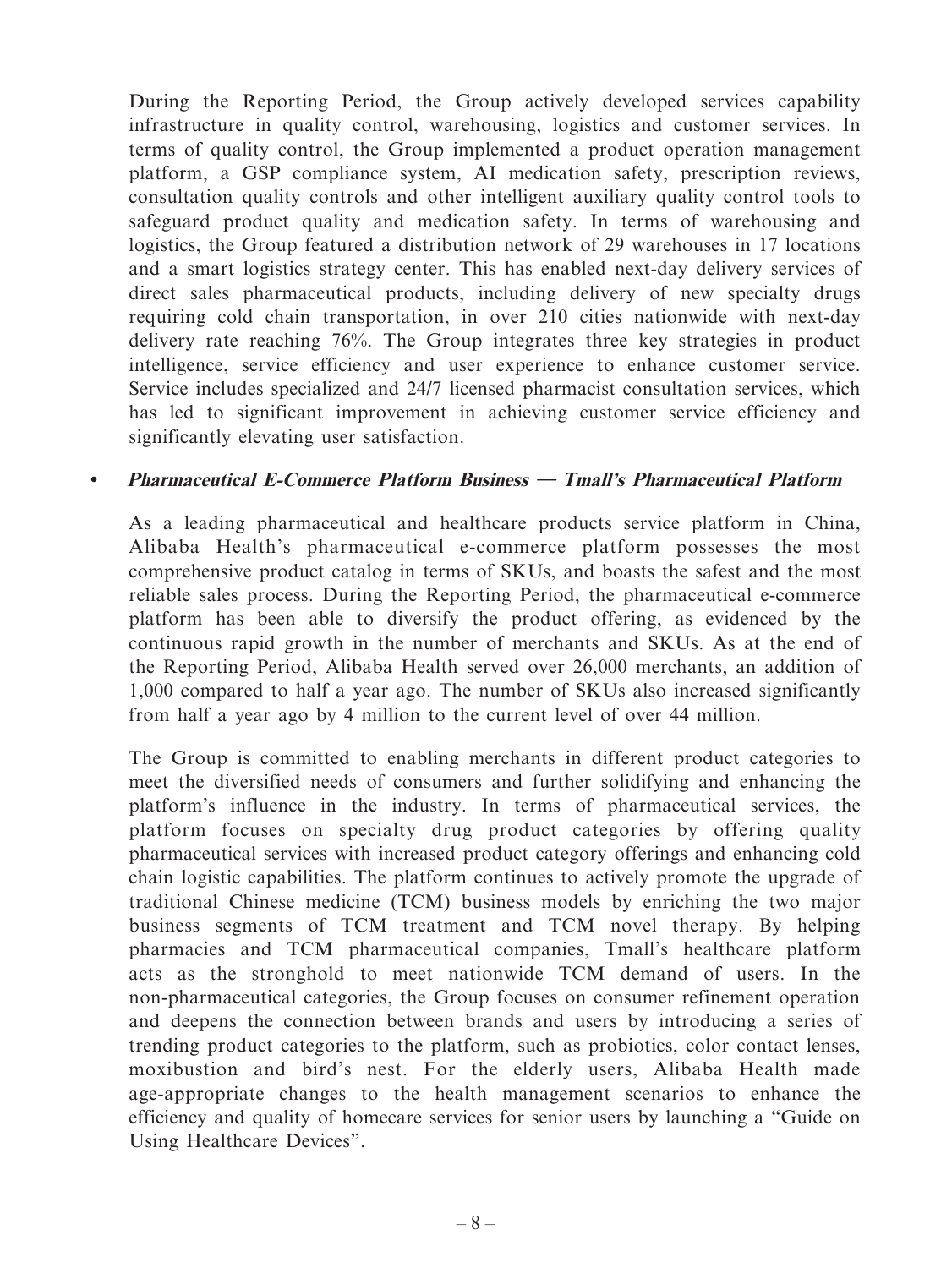## **• Pharmaceutical E-commerce Platform Business — New Retail Model**

Alibaba Health focuses on developing the medical insurance business with the objective of "making medical insurance accessible to everyone". The Group's experience and expertise have helped form partnerships with numerous local healthcare institutions and medical insurance providers to enable online payment with the support of Alipay's leading payment technology. During the Reporting Period, we launched a series of multi-model and multi-payment channel online and offline drug purchase pilot programs (covered by the national medical insurance) in 23 cities and continued to enhance convenient medical consultation and drug purchase experiences for insured members.

## **Healthcare and Digital Services Business**

During the Reporting Period, the Group has continued to cultivate its expertise and offerings in the "Internet + Healthcare" sector and continued to upgrade its healthcare service experience, and stepped up its efforts in the construction of Internet hospitals and key departments of Chinese and Western medicine to provide users with seamless onlineto-offline operation of appropriate services including TCM, medical checkups, nucleic acid testing, medical consultation, registration, vaccination, dental care, mental care, optometry, and nursing. By leveraging on its resources and strong capabilities, the Group is able to harvest the user traffic from Alibaba's ecosystem to offer multi-level, diversified, professional and convenient medical and healthcare services to end users from channels including Taobao, Tmall, Alipay, "Dr. Deer" APP, Gaode, DingTalk and Quark. As at March 31, 2022, the number of annual active users on Alipay's healthcare channel has surpassed 690 million, representing an increase of 170 million year-on-year. As at March 31, 2022, nearly 160,000 licensed physicians, pharmacists, nutritionists have contracted with the Group and provided online health consultation services, which represents an increase of more than 20,000 professionals as compared with the number as at September 30, 2021 (including those from Xiaolu TCM). Online consultation services have reached an average of 300,000 consultations per day. During the Reporting Period, revenue generated from the healthcare and digital services business was approximately RMB670.2 million, representing an increase of 98.9% year-on-year.

## **• Healthcare Services**

By leveraging its accumulated technologies, channels, and operational advantages, Alibaba Health utilizes Internet hospitals as a network with abundant and quality medical practitioner resources to provide chronic disease patients with comprehensive healthcare services at their fingertips through the offering of online consultation, prescription refill, discounted medication, chronic disease management, follow-up visits, user education, and other services. As at the end of the Reporting Period, the number of chronic disease users reached 6.5 million, representing an increase of 119% year-on-year, with the per capita length of medication use and repurchase rate continuously on the rise.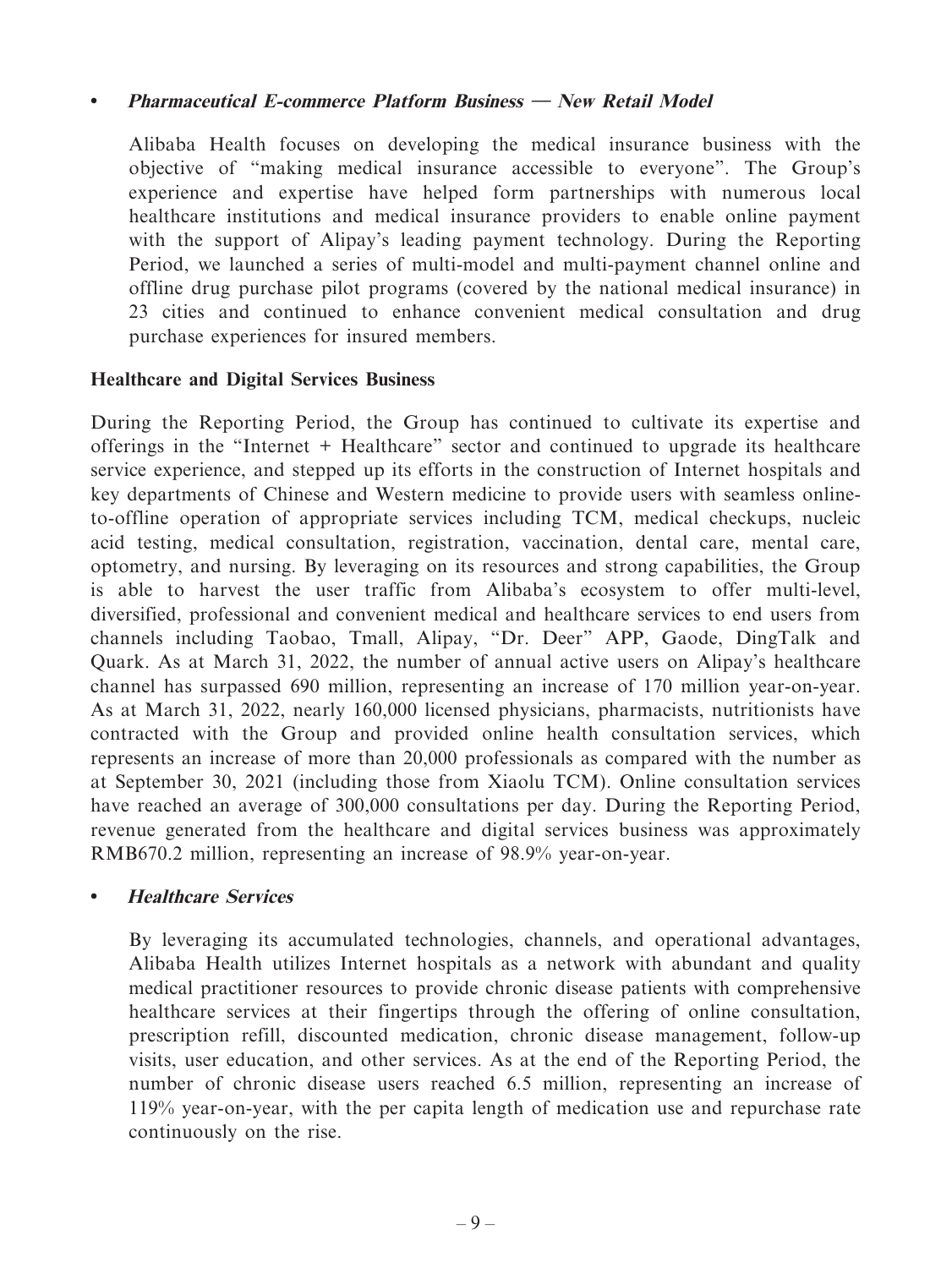Alibaba Health continued to offer users from "Dr. Deer" APP, Tmall, Alipay, Gaode and DingTalk with consumer-grade and professional/medical-grade tests and vaccination and other services. As at the end of the Reporting Period, the Group's testing services have served nearly 3 million users. The Group also cooperated with medical checkup experts to launch standardized medical checkup services for seven major customer groups, including young/middle-aged, middle-aged/elderly and female. These medical checkup services have covered nearly 700 hospitals in more than 140 cities. During the Reporting Period, we worked with thousands of vaccination providers and provided millions of vaccine appointments and reservations. As at March 31, 2022, the number of monthly active users of the "Dr. Deer" APP exceeded 3.2 million.

In terms of the medical appointment services, the Group has continued to expand the supply of appointment sources and improve the quality of appointment sources in order to further enhance the appointment success rate and to assist patients in making informed medical decisions. As at March 31, 2022, the Group's established network covered nearly 6,000 hospitals, of which over 80% are Grade III Class A hospitals. In terms of infrastructure, the Group also established a network of nearly 1 million doctors and the success rate of making hospital appointments continues to rise steadily.

In terms of the TCM services, Xiaolu TCM has continued to focus on creating values for its users, adhering to the concept of "reliable Chinese medicine". Driven by favorable industry policies and the increasing demand for TCM, the Group has, by leveraging its accumulated technical advantages and proven operational capability, further improved its drug supply service network, enriched its healthcare product and service offerings and enhanced customer experience. As at the end of the Reporting Period, Xiaolu TCM had 76,000 registered TCM practitioners, serving a total of nearly 10 million patients.

## **• Digital Tracking Business**

During the Reporting Period, the Group's proprietary "Ma Shang Fang Xin" (碼上) 放心) tracking platform business continued to maintain a steady pace of development. As a pioneer in the field of drug tracking, Alibaba Health actively responded to the national drug tracking policy by providing pharmaceutical enterprises, distributors, healthcare institutions and retail terminal pharmacies with safe and convenient compliance solutions and expanding on more value-added services. As at the end of the Reporting Period, the number of partnered companies on the "Ma Shang Fang Xin" tracking platform increased by over 200% year-on-year. In addition to our focus on the field of pharmaceuticals, during the Reporting Period, the "Ma Shang Fang Xin" platform has also achieved rapid development in the tracking services of many consumer goods such as TCM supplements, agricultural products and imported goods. We have fully leveraged our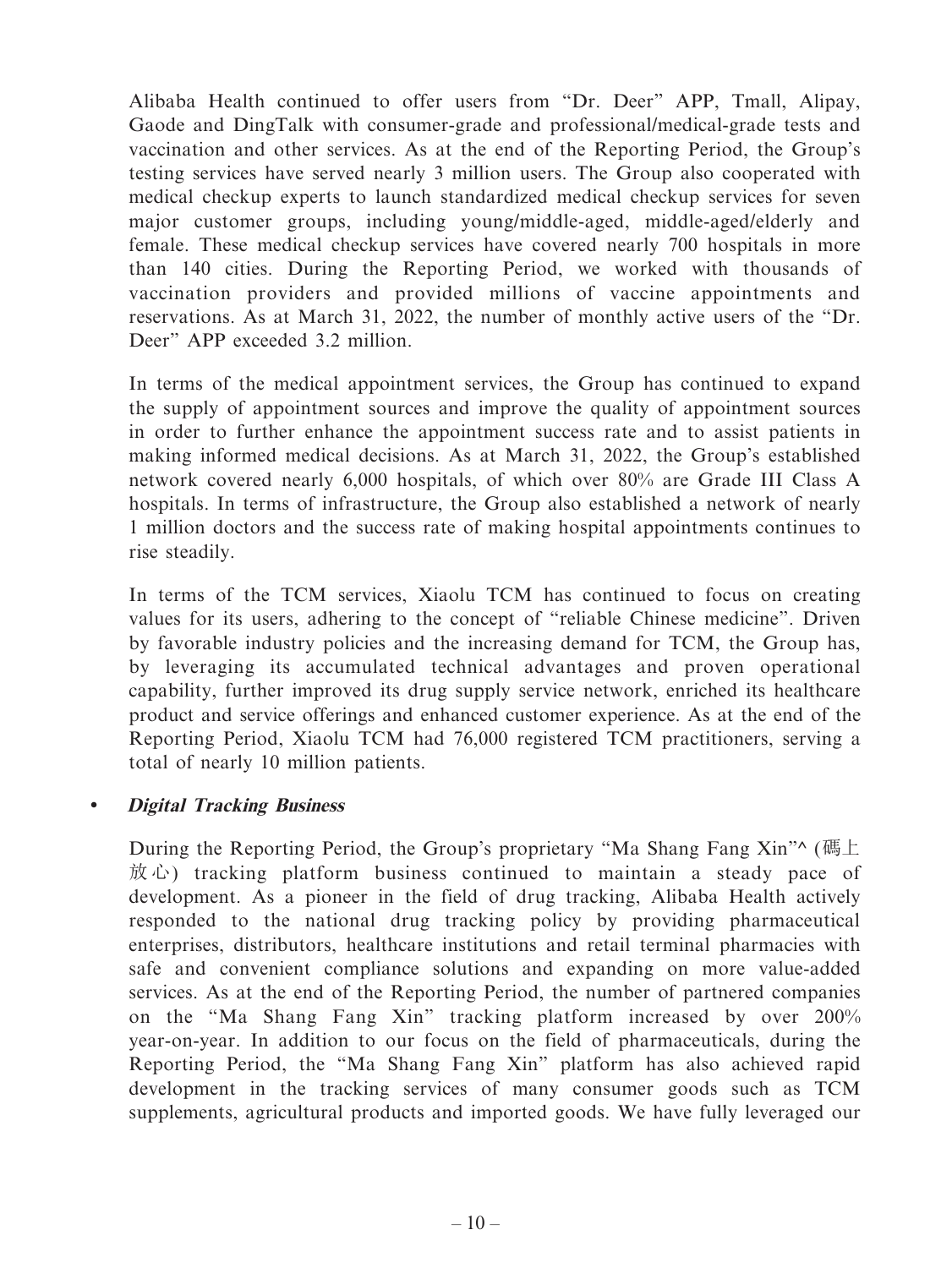capabilities in pharmaceutical traceability and digital marketing to provide users with a diverse range of services from tracking, anti-counterfeiting, channel management to private domain operation.

## **Public Service**

In order to strengthen the clinical capacity of county-level hospitals and improve the clinical skills of local doctors, Alibaba Health Philanthropy, together with Alibaba Foundation, launched the "Join Us for Training on Yi Die Gu"^ (醫蝶谷一起學) training program. The Group also cooperated with China Association of County Hospital President, Beijing Ling Feng Foundation and Chinese Red Cross Foundation to provide free access to medical knowledge and skill training for grassroots doctors in less developed countries, so as to improve their ability to diagnose common illnesses and frequently-occurring disease, identify critical illness at its early stage, treat patients with serious diseases and provide emergency care. As at March 31, 2022, the program covered nearly 10,000 local doctors from over 420 county hospitals in 32 provinces (or autonomous regions and municipalities under the direct control of the Central People's Government of the PRC) with a total of 70,000 training attendances.

"Xiao Lu Lantern" (小鹿燈) Children's Serious Disease Relief Platform was jointly initiated by governments at all levels, renowned medical units, medical experts, authoritative public welfare organizations, and supported by Alibaba Health Philanthropy, Alibaba's caring business merchants and Alibaba Foundation. The platform serves the less developed regions in China by working with the state healthcare providers. It provides access to medical care for families caring for children with serious illnesses and difficulties, connects them with high-quality medical resources and helps alleviate their financial burden of medical treatment, as well as costs associated with them receiving medical treatment in other places, which include travel and accommodation costs. By addressing the lack of information, healthcare resources and financial means, this platform has allowed numerous children to receive timely diagnosis and treatment. As at March 31, 2022, the platform held 18 volunteer medical consultations covering over 200 towns in 17 counties and 11 provinces. Over 3,000 children received preliminary screenings, of which more than 300 had obtained medical and financial assistance.

Dealing with the lingering COVID-19 pandemic, Alibaba Health launched an online volunteer medical consultation campaign. Thousands of doctors trained in western medicine and TCM actively responded to our call, as they collaborated in a concerted effort to serve a wide range of consultation needs of patients who were unable to leave home. We also integrated the resources of Alibaba Health Pharmacy and merchants on the Tmall Platform to launch a "COVID-19 Zone", offering quick access to chronic disease medicines, common medicines, as well as personal protection equipment such as masks and rapid antigen test kits. We also donated masks and other anti-epidemic items to frontline healthcare workers. Amid the COVID-19 outbreak in Shanghai, obstetricians and gynaecologists provided online pregnancy advisory services to pregnant mothers through Alibaba Health. Some of these doctors helped more than 300 pregnant women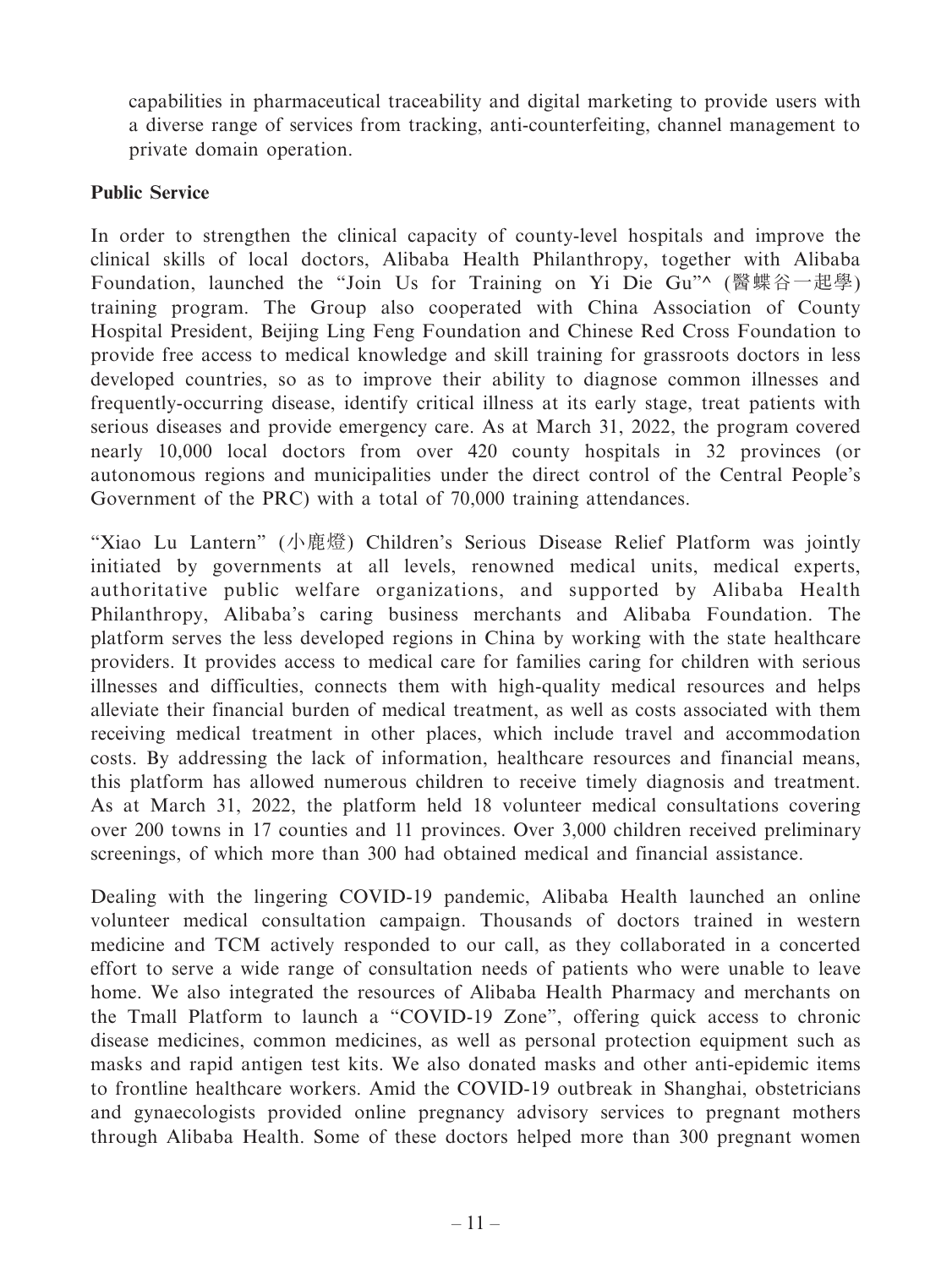online in one month. In addition, after receiving urgent requests for help from Shanghai families caring for children with rare diseases, we cooperated with our partners to deliver infant formula for special medical purposes to those children who are 1,300 kilometers away, in order to meet their pressing needs.

## **Ecosystem Collaboration**

In the field of cancer screening, Alibaba Health has joined hands with Landing Medical to launch a new model of clinical tumor diagnostic services which provides high-quality and timely online and offline cancer screening solutions for medical institutions in target cities. This allows AI diagnostic technology to play a more important role in early screening and rapid diagnosis of high-incidence tumors. Leveraging on its accumulated quality resources, channels and capabilities, the Group has been exploring and experimenting with cancer screening products. In the digital medical services field, the "hospitals of the future" information system jointly built by Alibaba Health and Seenew Medical Technology (Zhejiang) Co., Ltd.^ (熙牛醫療科技(浙江)有限公司) assisted the First Affiliated Hospital — Zhejiang University School of Medicine with the "cloud migration" of its four clinical centers. By transferring its core information system online, the hospital was able to achieve the free flow of information among the four clinical centers. This has significantly improved the operational efficiency and service quality of the hospital. Patients are now able to enjoy the benefits of intelligent diagnosis and treatment without going through the hassles of traditional medical care processes. In the post-pandemic prevention and control era, the Group intends to make full use of its expertise and resources in cloud computing, so as to further enhance the digital infrastructure of the "big health industry".

## **Future Prospects**

As the vanguard of the "Internet + Healthcare" industry that regards the well-being of people as its mission, Alibaba Health will continue to adhere to its intention of providing healthcare services through the Internet and to place user value as its priority. As Alibaba Health pushes for healthcare innovation through Internet technologies, we will work closely with our partners from the Alibaba ecosystem to provide quality health care services to users nationwide.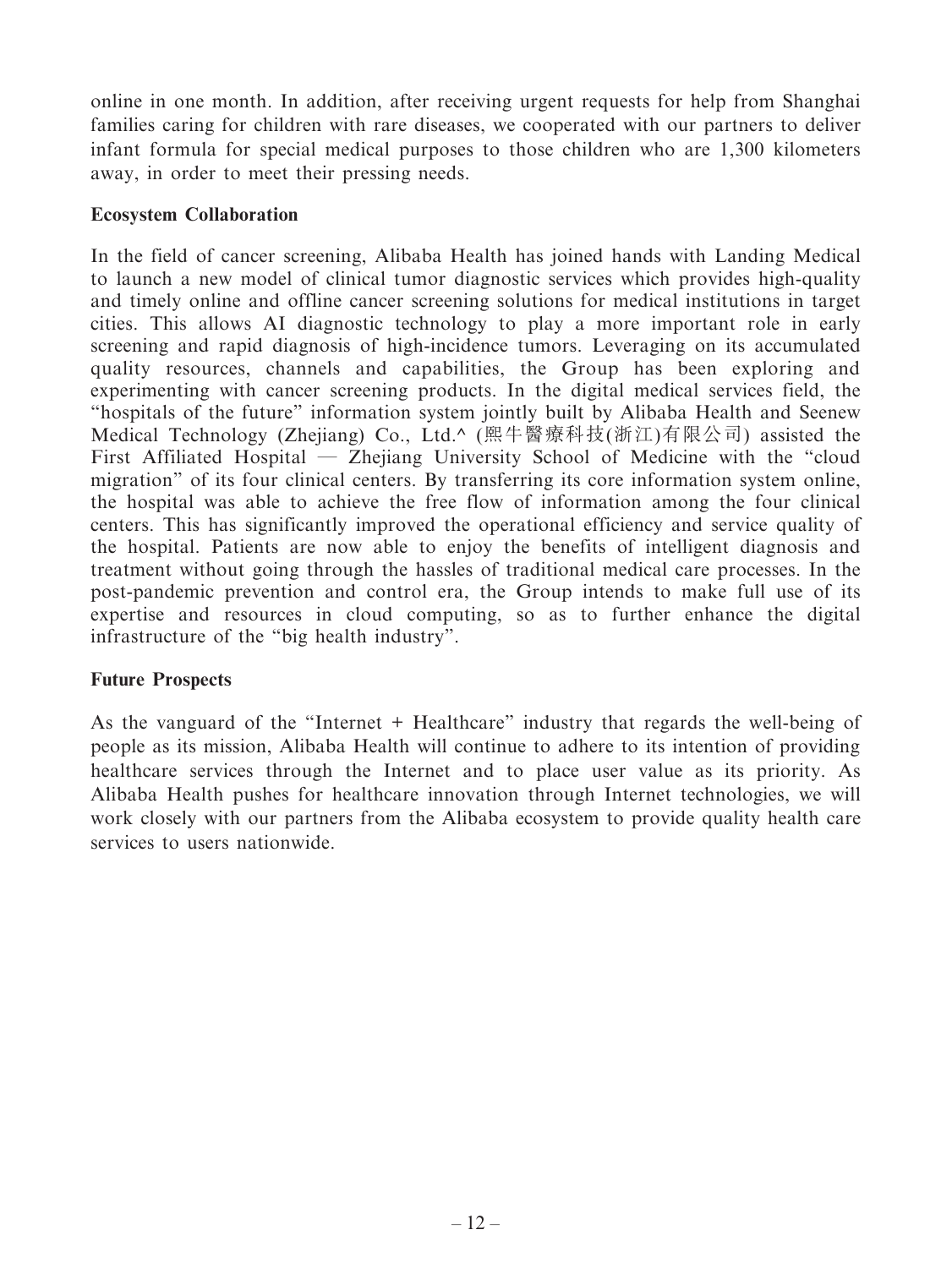In the pharmaceutical e-commerce business, the Group will make full use of its brand advantages and operational experience to acquire new users and new product categories to satisfy consumers' diverse demand. With the implementation of drug profit control and zero-profit drug policy for public medical institutions, there will be more room for development for the out-of-hospital market. By promoting the comprehensive centralized procurement model and making hospital prescriptions available to the public, the Group will continuously expand user scale and doctor supply, as well as improvement on business operation, logistics system, pharmacist services to provide better customer purchase experience and pharmaceutical services, so as to bring new development opportunities for pharmaceutical companies. The Group will continue to improve the standardization of our platform for drug purchases and to introduce more medical insurance merchants to our platform users.

The Group will continue to explore and practise in the healthcare services industry and enhance its professional healthcare service capabilities. In the coming financial year, we will continue to expand the vaccine supply services and improve the whole chain of experience before, during and after vaccination. Moreover, we will continue our exploration in the field of medical care localization and provide multi-level and diversified medical and healthcare services to our users by improving the efficiency and quality of our services and utilizing our technological strengths.

By focusing on the healthcare needs of our users, we will build a one-stop medical and healthcare system that combines both online and offline services. As we strengthen our existing pharmaceutical e-commerce business, we will actively explore innovative service models for Internet healthcare, with "cloud-based infrastructure" as the foundation, "cloud-based pharmacy" as the core, and "cloud-based hospital" as the engine to provide affordable, convenient, efficient and reliable medical and healthcare services to thousands of millions of families throughout their medical and healthcare journey.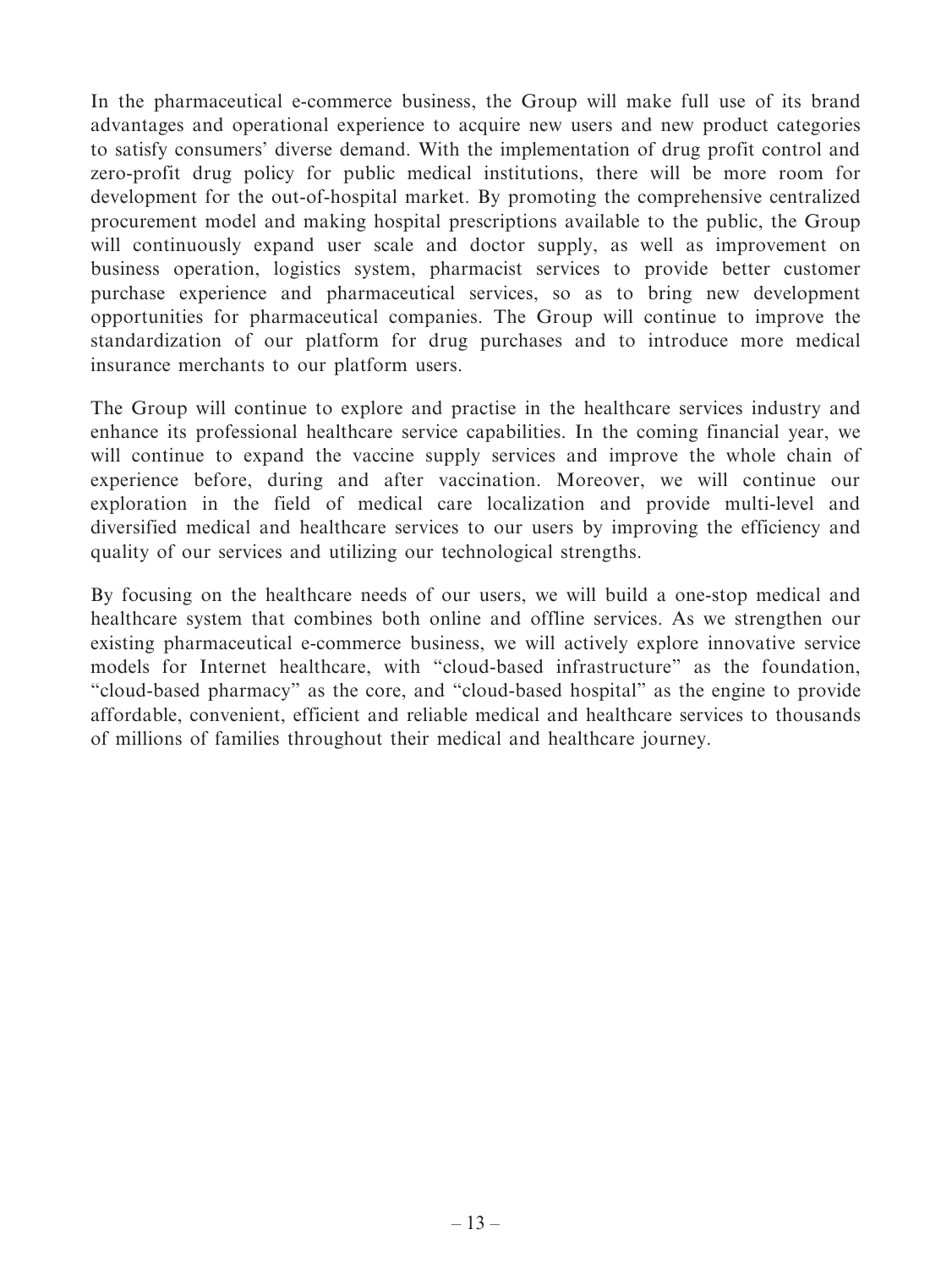## **FINANCIAL REVIEW**

The key financial figures of the Group for the years ended March 31, 2022 and 2021 are summarized as follows:

|                               | 2022           | 2021           | Change |
|-------------------------------|----------------|----------------|--------|
|                               | <b>RMB'000</b> | <b>RMB'000</b> | $\%$   |
| Revenue                       | 20,577,616     | 15,518,468     | 32.6   |
| Gross profit                  | 4,107,993      | 3,617,249      | 13.6   |
| Gross profit margin           | $20.0\%$       | 23.3%          | N/A    |
| Fulfillment                   | (2,097,287)    | (1,619,459)    | 29.5   |
| Sales and marketing expenses  | (1,981,279)    | (1,222,008)    | 62.1   |
| Administrative expenses       | (395, 082)     | (293, 595)     | 34.6   |
| Product development expenses  | (728, 828)     | (423, 632)     | 72.0   |
| Other income and gains        | 899,494        | 405,828        | 121.6  |
| Share of losses of associates | (46, 889)      | (26, 857)      | 74.6   |
| Income tax expenses           | (13, 427)      | (58, 539)      | (77.1) |
| (Loss)/Profit for the year    | (265, 941)     | 342,680        | N/A    |
| <b>NON-HKFRS ADJUSTMENTS</b>  |                |                |        |
| Adjusted net (loss)/profit    | (394, 259)     | 630,663        | N/A    |

### **— Revenue**

Revenue of the Group for the year ended March 31, 2022 amounted to RMB20,577,616,000, representing an increase of RMB5,059,148,000 or 32.6% as compared with RMB15,518,468,000 for the year ended March 31, 2021. The increase in revenue was mainly attributable to the rapid growth in revenue from the pharmaceutical direct sales business and healthcare and digital services business during the Reporting Period.

## **— Pharmaceutical Direct Sales Business**

The pharmaceutical direct sales business of the Group comprises our direct B2C retail, related advertisement business and our B2B centralized procurement and distribution business. During the Reporting Period, the overall revenue from pharmaceutical direct sales business reached RMB17,911,088,000, representing a year-on-year increase of 35.5%. The rapid growth in revenue was mainly attributable to (i) the continual addition to the categories of goods sold through the Group's direct B2C retail and SKUs; (ii) the optimization of the customer purchase experience by upgrading customer service products and enhancing supply chain capabilities to significantly improve conversion rate of medication consultation and delivery timeliness; (iii) the accelerated business deployment of the prescription drug business, enrich SKUs selection for prescription drugs, strengthen cooperation with pharmaceutical companies, optimize the online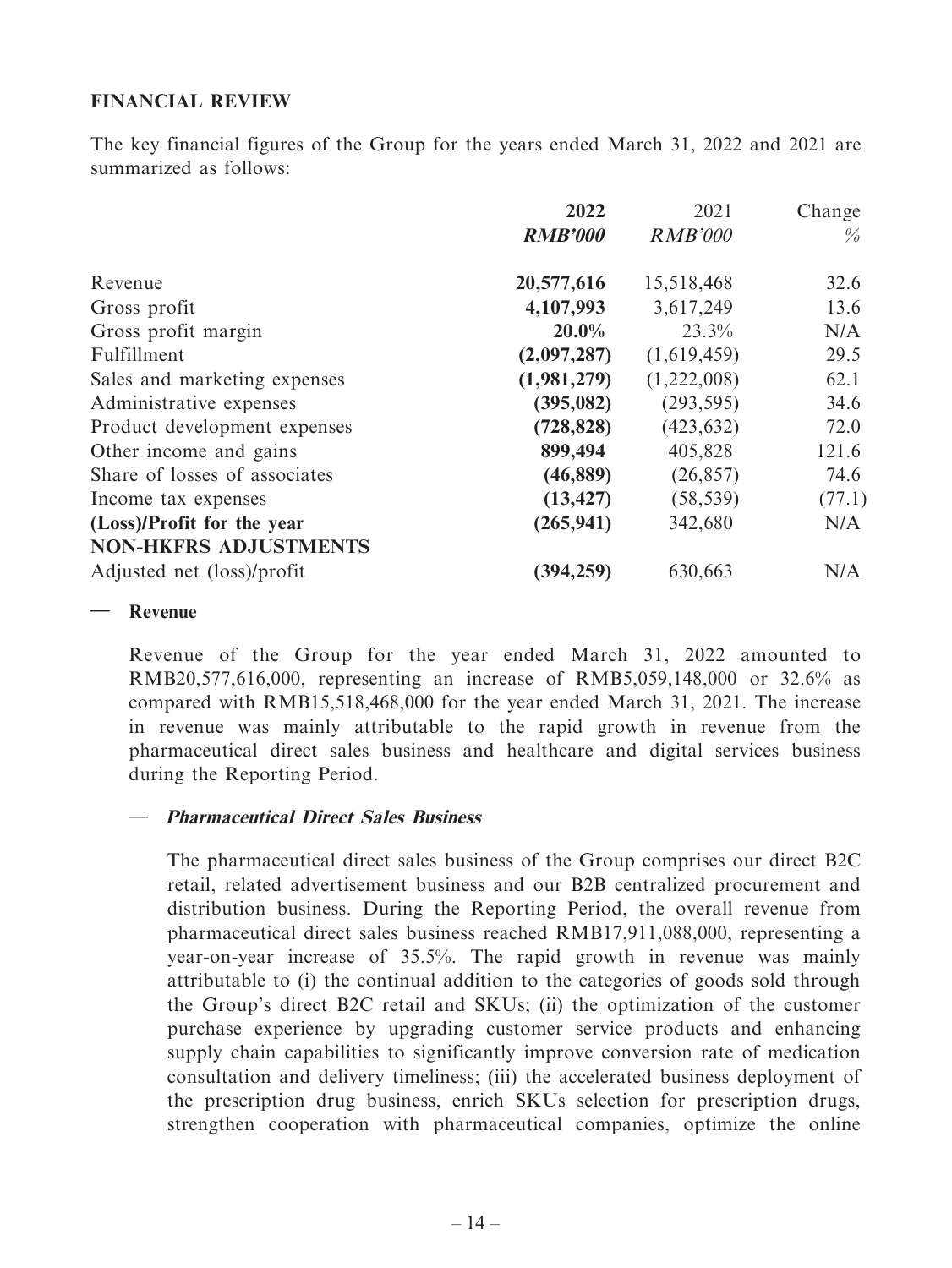process for the purchase of prescription drugs and expand the sales volume of prescription drugs; and (iv) ongoing cooperation with well-known pharmaceutical companies to help them reach more customers and boost their sales with our digital marketing capability.

## **— Pharmaceutical E-commerce Platform Business**

Our pharmaceutical e-commerce platform business comprises the e-commerce platform business (relating to, among others, pharmaceutical products, health food, medical devices, sexual health and family planning products, contact lenses, and medical and healthcare service categories) acquired from Alibaba Group and the business of providing outsourced services to Tmall's Pharmaceutical Platform (in respect of categories other than those that have already been acquired) and the new pharmaceutical retail business. During the Reporting Period, the total revenue of the above businesses amounted to RMB1,996,332,000, representing a year-on-year increase of 1.6%.

## **— Healthcare and Digital Services Business**

During the Reporting Period, the Group continued to penetrate the areas of Internet healthcare and healthcare service, and leveraged on the ability of Alibaba's ecosystem to acquire user traffic, offer multi-level, diversified, professional and convenient medical and healthcare services, including medical checkups, nucleic acid testing, medical consultation, registration, vaccination and TCM, to end users from channels including Taobao, Tmall, Alipay, "Dr. Deer" APP, Gaode, DingTalk and Quark, with seamless online-to-offline operation. Digital services business includes tracking business. "Ma Shang Fang Xin"^, the Group's proprietary tracking platform reported steady growth and in addition to offering more value-added services, it further expanded to the area of distribution, increasing the coverage of retail terminals. During the Reporting Period, the Group recorded revenue from the healthcare and digital services business of RMB670,196,000, representing a year-on-year growth of 98.9%.

A revenue of RMB222,940,000 was recorded from the Group's acquisition of Xiaolu TCM during the Reporting Period, which was included in the healthcare and digital services business.

## **— Gross profit and gross profit margin**

The Group recorded gross profit for the year ended March 31, 2022 of RMB4,107,993,000, representing an increase of RMB490,744,000 or 13.6% from RMB3,617,249,000 for the preceding financial year. Gross profit margin for the year ended March 31, 2022 was 20.0%, representing a reduction as compared with 23.3% for the preceding financial year. This was mainly attributable to the following reasons: (i) a decrease in the proportion of revenue from pharmaceutical e-commerce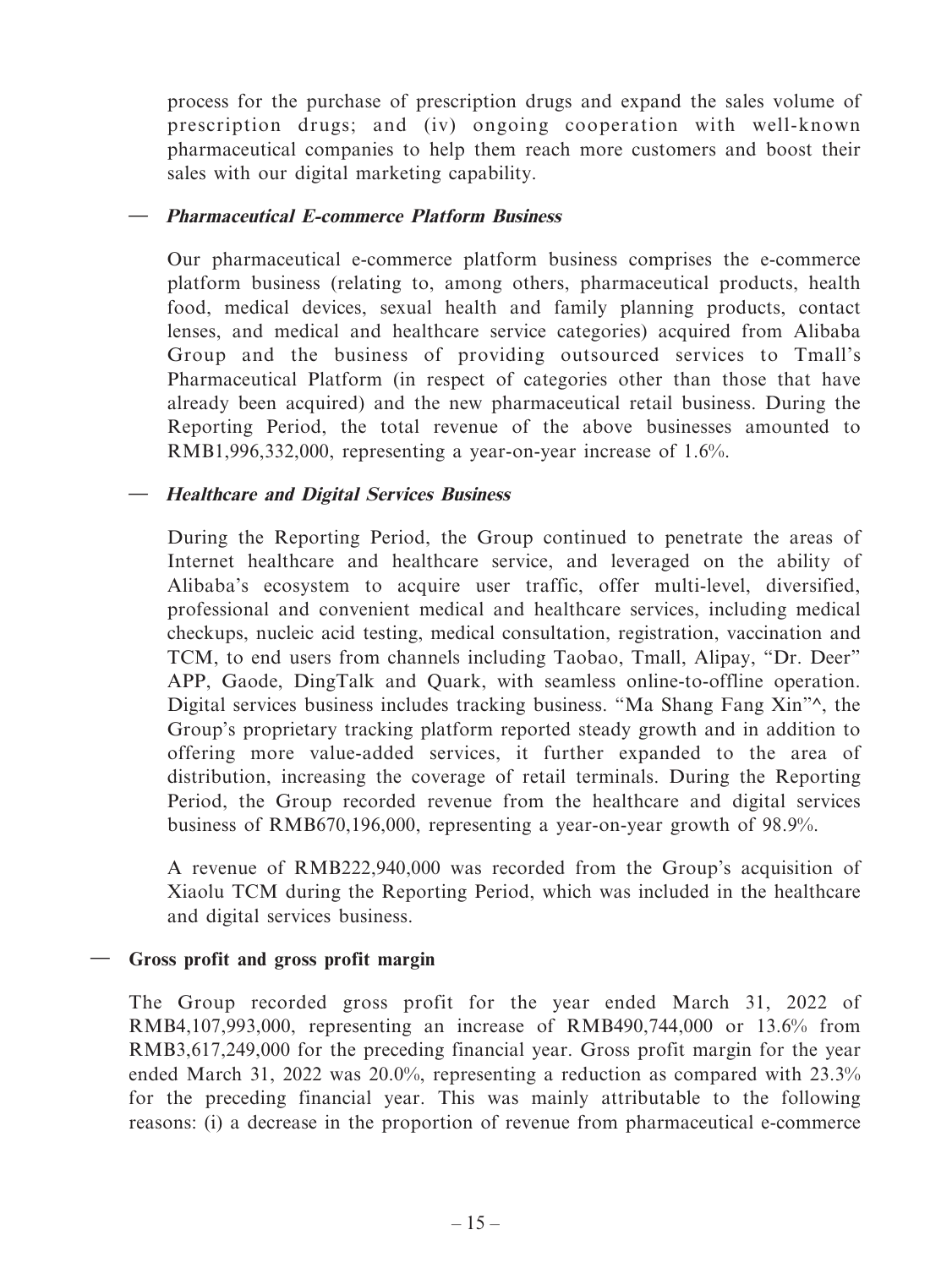platform business which has higher gross profit; (ii) a decrease in the gross profit margin of the pharmaceutical direct sales business as a result of the increase in the Group's market share of online B2C pharmaceutical sales for the Reporting Period; and (iii) a significant growth of prescription drug business with lower gross profit margin and increase in its proportion of revenue as a result of the Group's accelerated business deployment of prescription drug business for the Reporting Period.

## **— Other income and gains**

Other income and gains for the year ended March 31, 2022 amounted to RMB899,494,000, representing an increase of RMB493,666,000 or 121.6% as compared with RMB405,828,000 for the preceding financial year. This was mainly due to the gain on deemed disposal of interests in associates and fair value gains on financial assets at FVPL during the Reporting Period. In particular, the investment in Guizhou Ensure Pharmacy Company Limited^ (貴州一樹藥業股份有限公司) was reclassified from an investment in an associate to financial assets at FVPL in the Reporting Period, which resulted in the recognition of the gain on deemed disposal of interests in associates amounted to RMB307,797,000, while the financial assets at FVPL mainly represented the gain on changes in fair value of RMB379,016,000 recognized by Shandong ShuYu Civilian Pharmacy Corp. Ltd.^ (山東漱玉平民大藥 房連鎖股份有限公司) and the loss on changes in fair value of RMB258,917,000 recognized by Guizhou Ensure Pharmacy Company Limited^ (貴州一樹藥業股份有 限公司).

## **— Fulfillment**

Warehousing, logistics and customer service expenses, commissions on the Tmall Platform, payment of handling fees and relevant staff costs incurred by the Group's pharmaceutical direct sales business were included in fulfillment costs. Fulfillment costs for the year ended March 31, 2022 amounted to RMB2,097,287,000, representing an increase of RMB477,828,000 or 29.5% from RMB1,619,459,000 for the preceding financial year. Such increase was mainly due to the growth in revenue of the pharmaceutical direct sales business. During the Reporting Period, fulfillment costs accounted for 11.7% of the revenue from pharmaceutical direct sales business, and this percentage decreased by approximately 0.6 percentage points as compared with 12.3% for the preceding financial year, which reflected the enhancement of operating efficiency of the Group in respect of warehousing, logistics and customer services.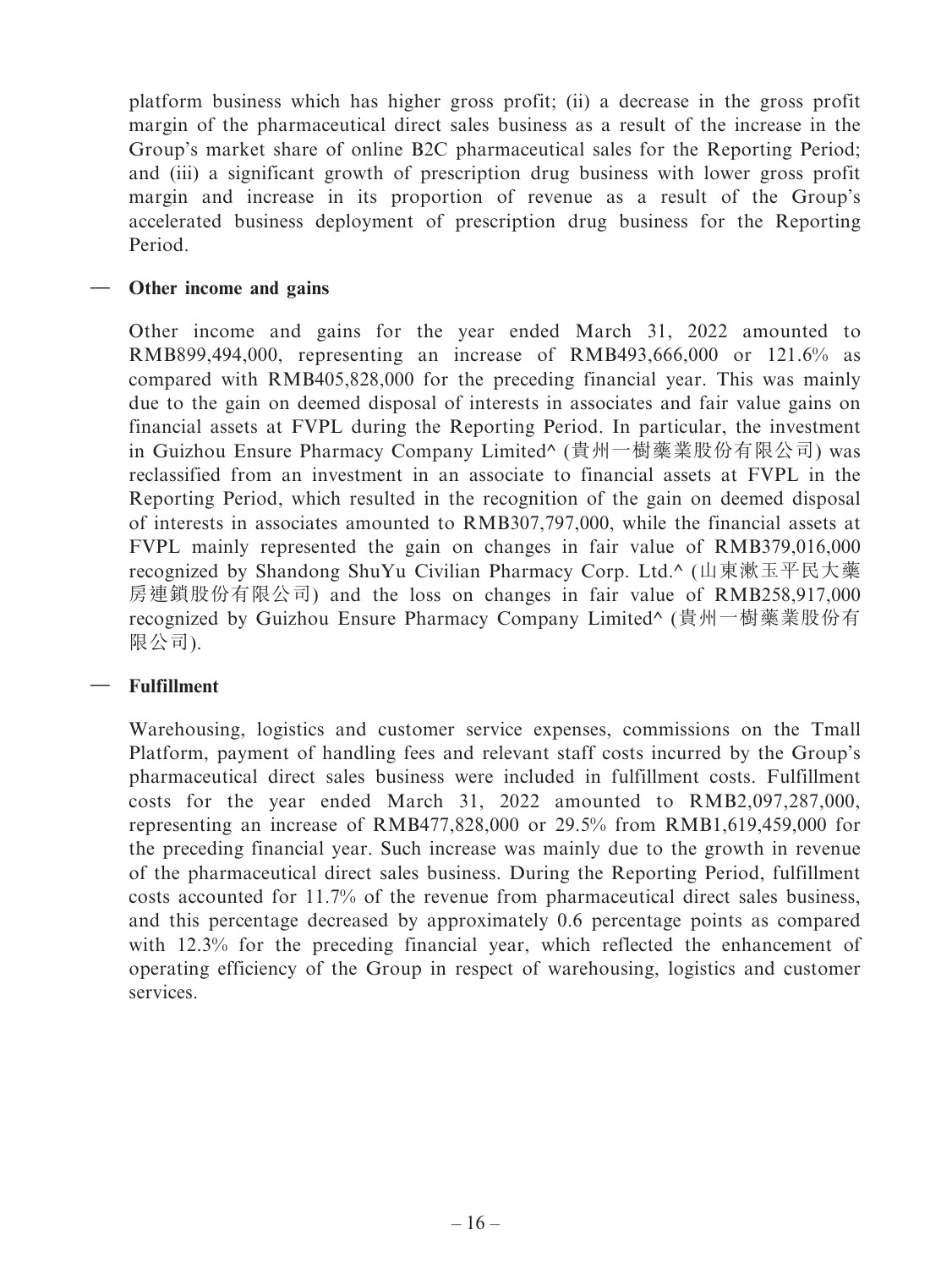## **— Sales and marketing expenses**

Sales and marketing expenses for the year ended March 31, 2022 amounted to RMB1,981,279,000, representing an increase of RMB759,271,000 or 62.1% as compared with RMB1,222,008,000 for the preceding financial year. Such increase was mainly due to (i) the Group's increasing investment in building the brand awareness of Tmall's Pharmaceutical Platform and Alibaba Health Pharmacy; (ii) the increase in the deployment of corresponding market resources to increase its market share of online B2C drug sales, and accelerate business deployment of prescription drug business; and (iii) the increase in the headcount of its sales and operation functions, as well as operation personnel for Neighborhood Healthcare, the "Dr. Deer" APP and other innovative business segments.

## **— Administrative expenses**

Administrative expenses for the year ended March 31, 2022 amounted to RMB395,082,000, representing an increase of RMB101,487,000 or 34.6% as compared with RMB293,595,000 for the preceding financial year. Such increase was mainly attributable to the business growth which led to an increase in relevant management personnel costs, back-end supporting costs, shared service costs, and professional costs. Administrative expenses as a percent of the Group's total revenue was similar to that of the preceding financial year.

### **— Product development expenses**

Product development expenses for the year ended March 31, 2022 amounted to RMB728,828,000, representing an increase of RMB305,196,000 or 72.0% as compared with RMB423,632,000 for the preceding financial year. Such increase was mainly due to the Group's continuous investment in personnel of the Company's research and development function. During the Reporting Period, the Group enhanced investment in technological research and development in the areas of operation refinement in the Group's pharmaceutical direct sales business, customer experiences in prescription refills and regulatory compliance and safety of prescription drugs as well as the continuous recruitment of more information technology engineers to further invest in capacity-building for the intelligent supply chain and the continuous investment in medical and healthcare services products such as the "Dr. Deer" APP.

## **— Share of losses of associates**

The Group actively invests in the healthcare segment. The Group's share of losses of associates for the Reporting Period amounted to RMB46,889,000, representing an increase of RMB20,032,000 as compared with the losses of RMB26,857,000 recorded for the preceding financial year. The share of losses of associates for the year was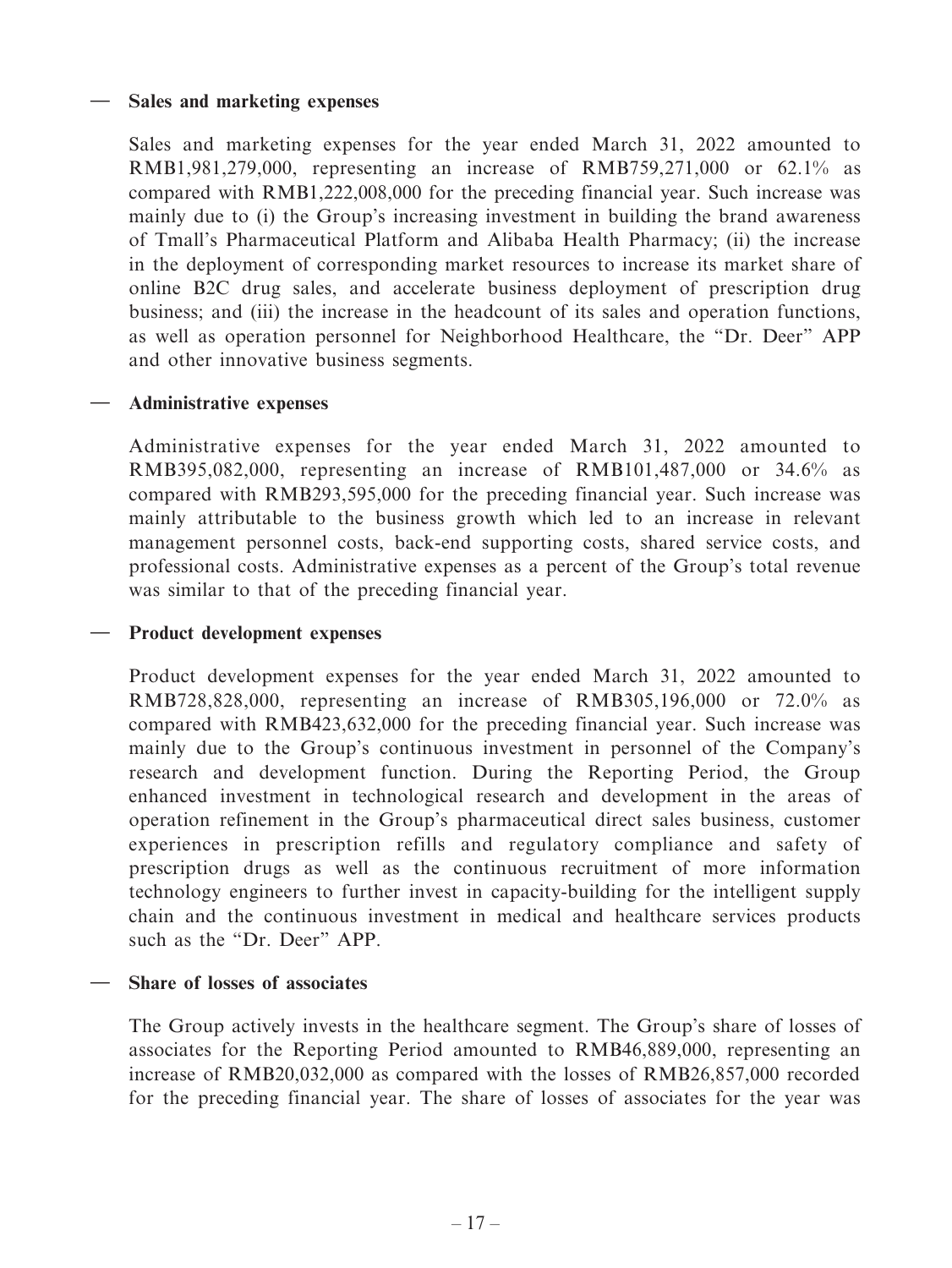mainly attributable to the delayed progress of projects of certain associates of the Group providing services to hospitals due to the impact of COVID-19, and the fact that some associates were still at the transformation or growing stage.

## **— Non-Hong Kong Financial Reporting Standard indicator in relation to profit/loss for the year: Adjusted net profit/loss**

The Group's loss for the year ended March 31, 2022 amounted to RMB265,941,000, as compared with profit of RMB342,680,000 for the preceding financial year. The Group's adjusted net loss for the year ended March 31, 2022 amounted to RMB394,259,000, as compared with adjusted net profit of RMB630,663,000 for the corresponding period of the preceding year. Adjusted net profit/(loss) is based on the profit/(loss) for the corresponding period after excluding non-operating profit or loss items such as share-based compensation expenses, change in fair value of financial assets at FVPL (non-current portion), gain or loss on disposal of subsidiaries (net of tax), and gain or loss on deemed disposal of associates (net of tax). The adjusted net loss for the Reporting Period was mainly attributable to: (i) a decrease in operating margin of the Group's pharmaceutical direct sales business as the Group increased its market share of online B2C drug sales, accelerated business deployment of prescription drug business and increased the deployment of corresponding market resources; (ii) the continuous investment in technological research and development in the areas of drug supply chain capabilities, including drug storage and logistics, as well as operation refinement in the Group's pharmaceutical direct sales business, customer experiences in prescription refills and regulatory compliance and safety of prescription drugs during the Reporting Period; (iii) the Group's increasing investment in building the brand awareness of Tmall's Pharmaceutical Platform and Alibaba Health Pharmacy; and (iv) an increase in the deployment of the Group's resources in innovative business areas.

To supplement the Group's consolidated financial statements presented in accordance with HKFRS, the Group has also reported its adjusted net profit/(loss), which is not required under, or presented in accordance with, HKFRSs, as an additional financial indicator. We are of the view that presenting the non-HKFRS indicator together with the relevant HKFRS indicator will help investors to better compare our operational performance across various periods, without the potential impact of items which our management considers as not indicative of our operational performance. We believe that the non-HKFRS indicator provides investors and other individuals with helpful information to understand and assess our consolidated operational results in the same way that our management does. However, the adjusted net profit/ (loss) we presented may not be comparable with similar indicators presented by other companies. Such non-HKFRS indicator has its limitations as an analytical tool, and it should not be regarded as being independent from the operational results or financial position presented according to HKFRSs, or as an alternative to analyze the relevant operational results or financial position. In addition, the definition of such non-HKFRS indicator may vary from those applied in other companies.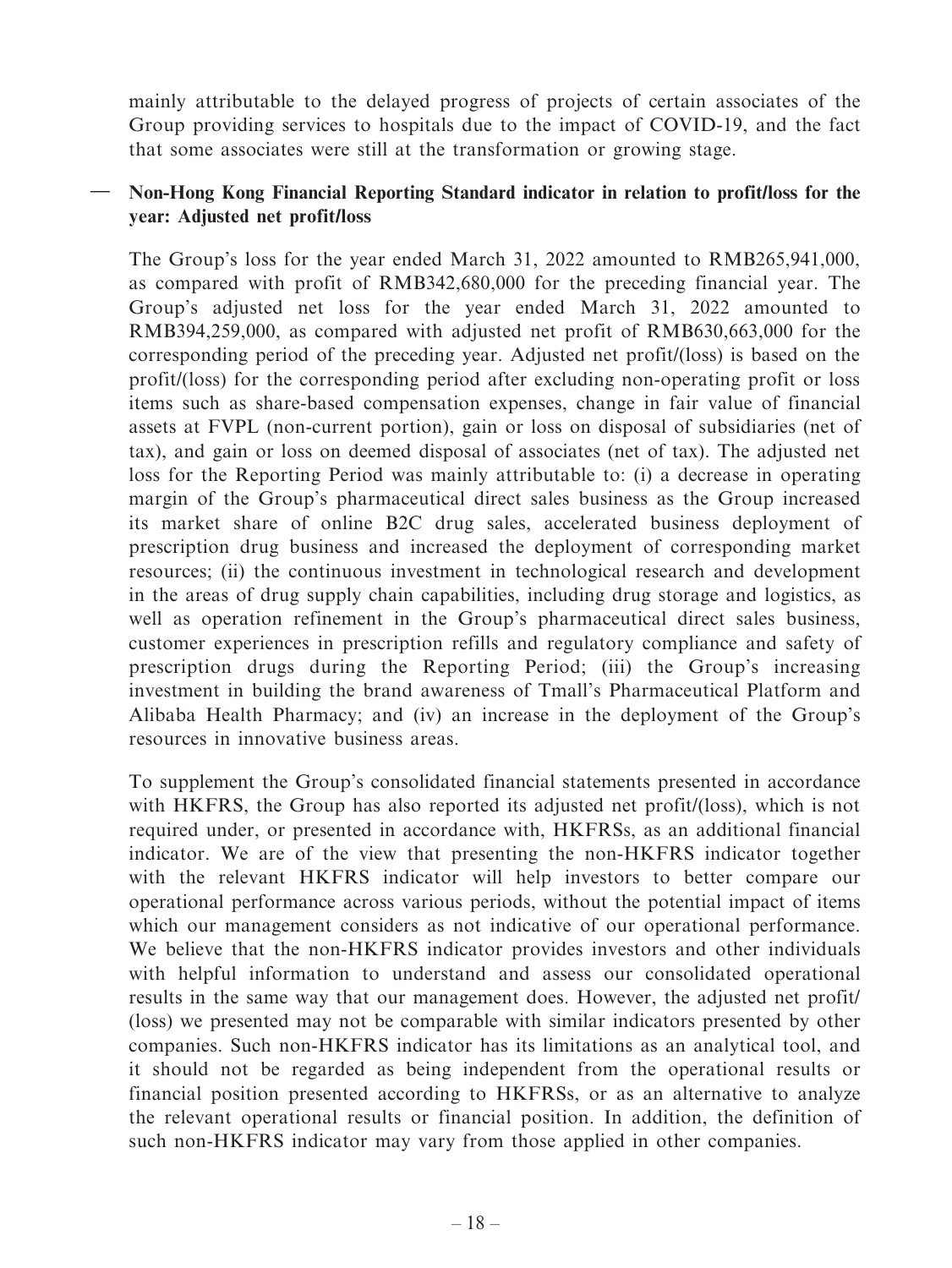The adjusted net profit/loss for the years ended March 31, 2022 and 2021 set out in the table below represents adjustments to the most direct and comparable financial indicator calculated and presented in accordance with HKFRSs (i.e. profit/loss for the year):

|                                                        | For the year ended |                |
|--------------------------------------------------------|--------------------|----------------|
|                                                        | March 31,          |                |
|                                                        | 2022               | 2021           |
|                                                        | <b>RMB'000</b>     | <b>RMB'000</b> |
| (Loss)/profit for the year                             | (265, 941)         | 342,680        |
| Excluding                                              |                    |                |
| - Share-based compensation                             | 408,098            | 396,959        |
| - Fair value gains on financial assets at FVPL, net of |                    |                |
| tax                                                    | (155, 024)         | (46,704)       |
| — Gain on deemed disposal of interests in associates,  |                    |                |
| net of tax                                             | (381, 392)         | (9,316)        |
| — Gain on disposal of a subsidiary, net of tax         |                    | (52, 956)      |
| Adjusted net (loss)/profit                             | (394, 259)         | 630,663        |

## **FINANCIAL RESOURCES, LIQUIDITY AND FOREIGN EXCHANGE EXPOSURES**

As at March 31, 2022, we meet our cash requirements primarily through cash generated from operating activities. Cash and cash equivalents of the Group represent cash and bank balances. As at March 31, 2022 and March 31, 2021, the Group had cash and cash equivalents of RMB10,547,851,000 and RMB11,636,769,000, respectively.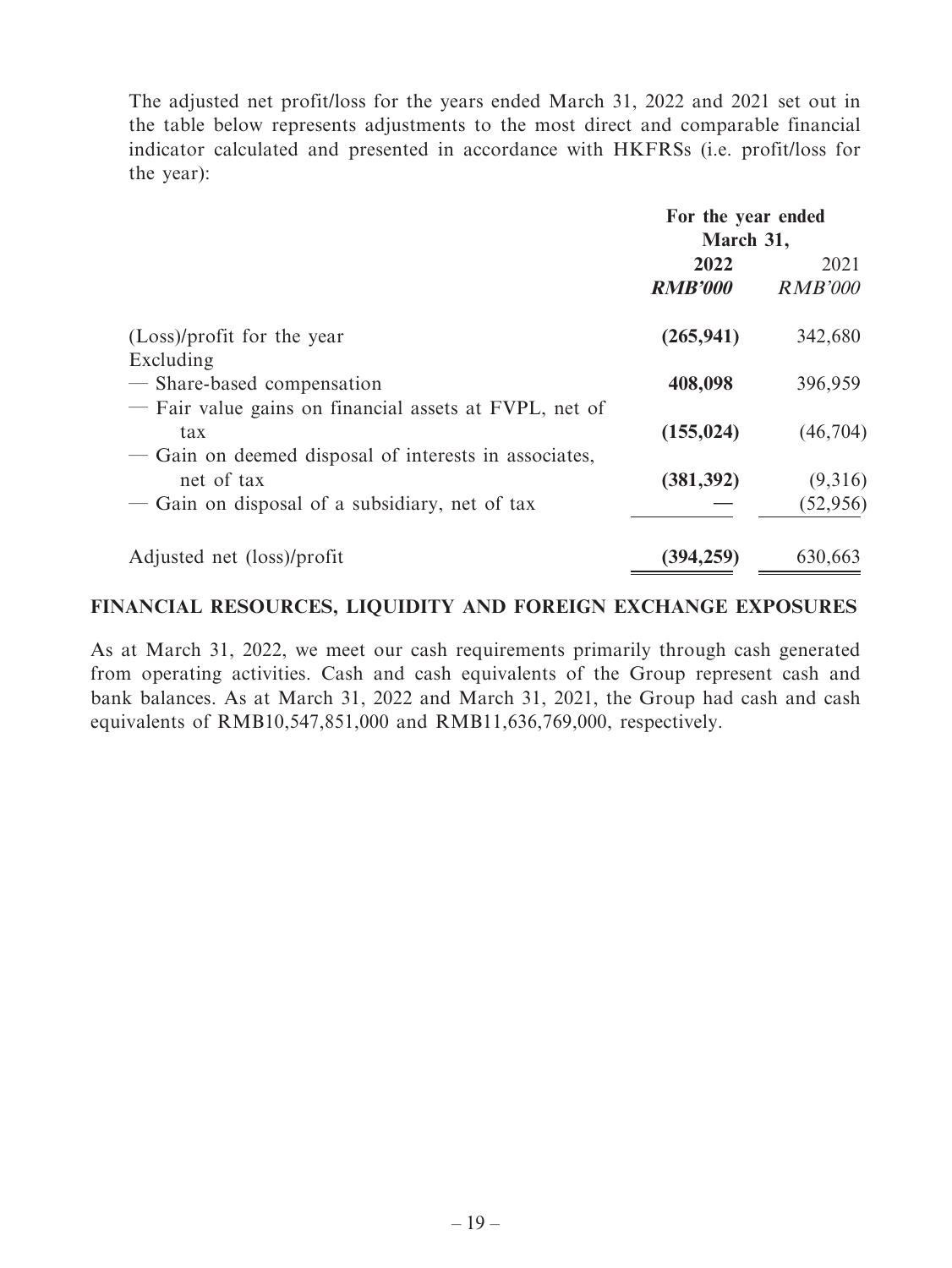Cash flows of the Group for the years ended March 31, 2022 and 2021 were as follows:

|                                                                                                             | For the year ended<br>March 31, |                        |
|-------------------------------------------------------------------------------------------------------------|---------------------------------|------------------------|
|                                                                                                             | 2022<br><b>RMB'000</b>          | 2021<br><b>RMB'000</b> |
| Net cash flows generated from operating activities                                                          | 424,363                         | 1,009,427              |
| Net cash flows generated from/(used in) investing activities                                                | 1,872,308                       | (4,961,484)            |
| Net cash flows (used in)/generated from financing activities                                                | (58, 628)                       | 8,922,408              |
| Net increase in cash and cash equivalents                                                                   | 2,238,043                       | 4,970,351              |
| Cash and cash equivalents at the beginning of the year                                                      | 7,252,275                       | 2,594,981              |
| Effects of foreign exchange rate changes                                                                    | (148, 891)                      | (313, 057)             |
| Cash and cash equivalents at the end of the year<br>Non-pledged time deposits with a holding period of over | 9,341,427                       | 7,252,275              |
| three months                                                                                                | 1,206,424                       | 4,384,494              |
| Cash and cash equivalents at the end of the year as stated                                                  |                                 |                        |
| in the consolidated financial statements                                                                    | 10,547,851                      | 11,636,769             |

## **— Net cash flows generated from operating activities**

For the year ended March 31, 2022, net cash flows generated from operating activities amounted to RMB424,363,000, which was primarily attributable to our loss before income tax from continuing operations of RMB252,514,000, as adjusted by: (i) non-cash or non-operating activities expense items, which primarily comprised addition of share-based compensation expenses of RMB408,098,000, and deduction of gain on financial assets at FVPL of RMB162,062,000, gain on deemed disposal of interests in associates of RMB381,392,000, and bank and other interest income of RMB209,664,000; (ii) changes in working capital, which primarily comprised an increase in trade and bills payables of RMB959,570,000, an increase in other payables and accruals of RMB173,299,000, an increase in prepayments, other receivables and other assets of RMB165,583,000, an increase in inventories of RMB129,200,000, and an increase in trade receivables of RMB201,983,000; and (iii) addition of interest received of RMB241,446,000.

## **— Net cash flows generated from investing activities**

For the year ended March 31, 2022, net cash generated from investing activities was RMB1,872,308,000, which was primarily attributable to the redemption of time deposits of over three months of RMB3,178,070,000, the net cash used in acquisition activities of RMB815,597,000, the net cash used in the purchase of financial assets at FVPL of RMB355,000,000, and net cash used in capital injection in associates of RMB59,700,000 during the Reporting Period.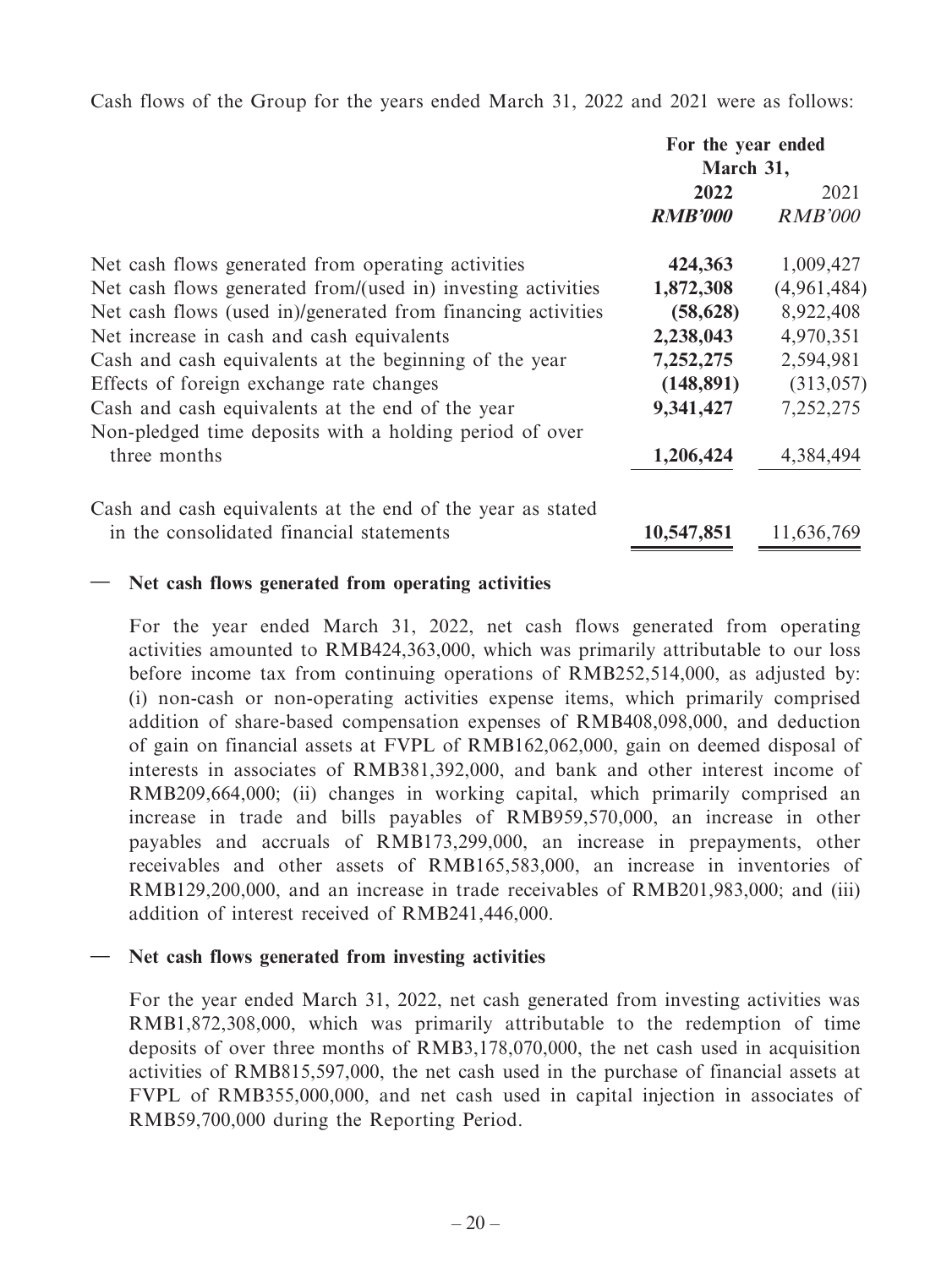## **— Net cash flows used in financing activities**

For the year ended March 31, 2022, net cash flows used in financing activities was RMB58,628,000, which was primarily attributable to the principal portion of lease payments of RMB47,012,000 during the Reporting Period.

## **— Gearing ratio**

As at March 31, 2022, the Group did not have any borrowings, and hence no gearing ratio was shown (March 31, 2021: Nil). As at March 31, 2022, the Group did not have any material contingent liabilities and had not pledged any Group assets for bank loans and banking facilities. The Group's operations and transactions are principally conducted in the PRC. The Group prudently managed its treasury functions and maintained a healthy liquidity position throughout the year ended March 31, 2022. The Board closely monitors the Group's liquidity position to ensure that the liquidity structure of our assets, liabilities and other commitments can meet the Group's funding requirements from time to time. Other than a certain amount of bank balances and cash, most of the Group's bank balances and cash are placed in fixed deposits and are denominated in Hong Kong dollars, Renminbi and United States dollars, while other assets and liabilities are mainly denominated in either Hong Kong dollars or Renminbi. The Group changed its presentation currency from Hong Kong dollars to Renminbi starting from the year ended March 31, 2016 to better reflect its operations in the PRC and to be consistent with the internal reporting portfolio reviewed by the Directors. The Group does not have foreign exchange hedging policy, but the management will continue to closely monitor exchange rate fluctuations and will take appropriate measures to keep foreign exchange risk exposure to the minimum. The Group does not use any financial instruments for hedging purposes.

## **EMPLOYEES AND REMUNERATION POLICIES**

The number of full-time employees of the Group as at March 31, 2022 was 1,870 (March 31, 2021: 1,033). Total staff costs of the Group for the year ended March 31, 2022 amounted to RMB1,303.2 million (For the year ended March 31, 2021: RMB934.7 million). All staff employed by the Group in Hong Kong participated in the Mandatory Provident Fund Scheme.

The Group's policy is to maintain a competitive pay structure and employees are rewarded based on their performance.

The Group has also adopted a share award scheme as approved by the shareholders of the Company (the "**Shareholders**") on November 24, 2014 (the "**Share Award Scheme**"). Pursuant to the Share Award Scheme, the Board may grant awards in the form of restricted share units ("**RSUs**") or options to eligible participants, including the Directors,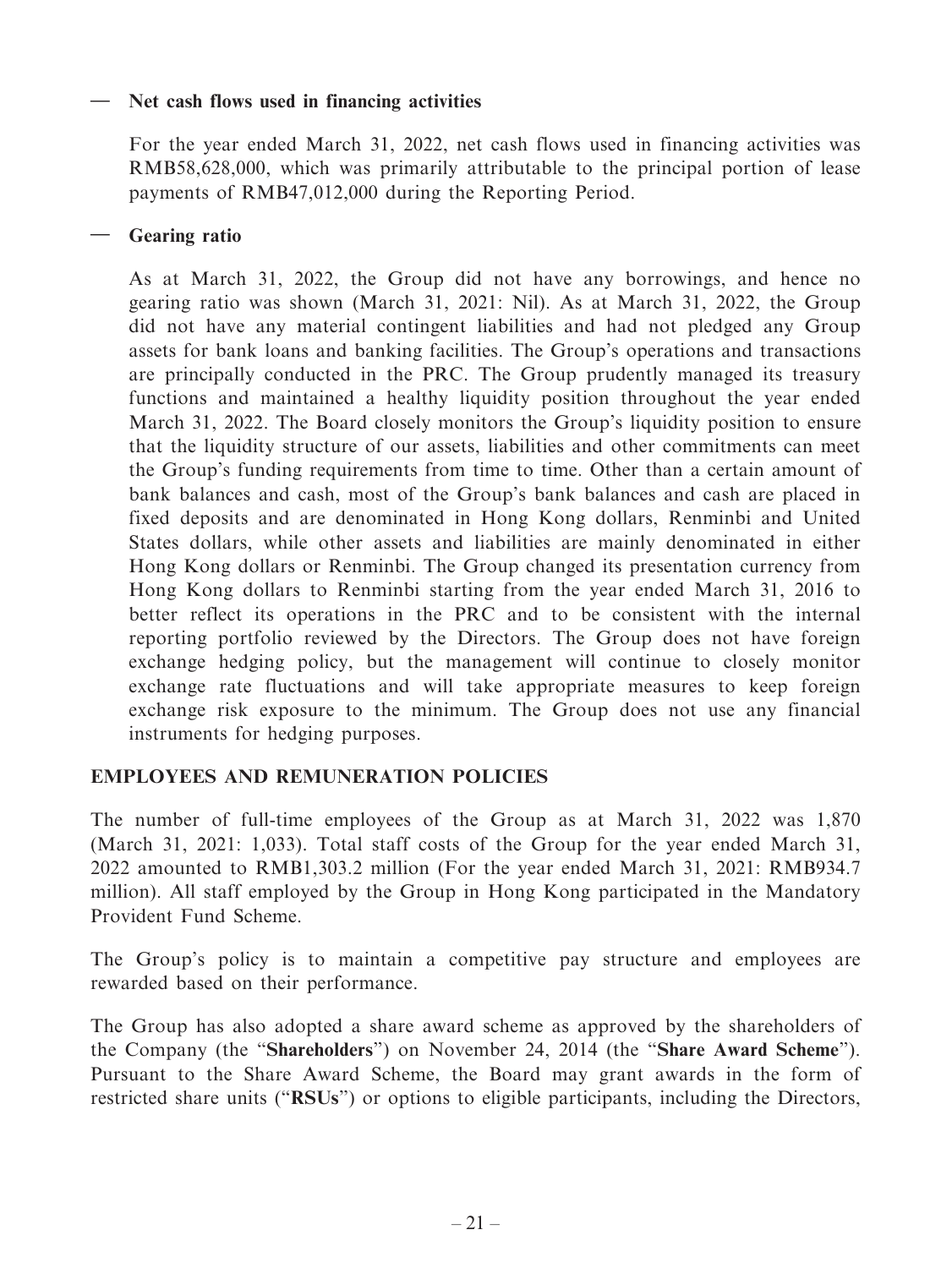the directors of the Company's subsidiaries, the employees of the Group or any other persons who, as determined by the Board in its absolute discretion, have contributed or will contribute to the Group.

## **SIGNIFICANT INVESTMENTS, MATERIAL ACQUISITIONS AND DISPOSALS OF SUBSIDIARIES, ASSOCIATES AND JOINT VENTURES**

## **Investment**

The Group engaged in trading of short-term and liquid investments and financial assets ranging from unit trusts, structured deposits and other wealth management during the Reporting Period in accordance with its treasury policy initially adopted in June 2015 to utilize surplus cash reserves for treasury management purpose. The Company's treasury policy sets out the selection guidelines and relevant approval procedures for acceptable short-term investments and financial assets with reference to its risk management policy. According to such treasury policy, the Company invests in products including non-equity financial asset investments with strong liquidity which can be realized either at any time or within a short period of time. Such investments shall be subscribed from financial institutions in the approved list, which shall be reviewed every two years. During the Reporting Period, such financial institutions included various branches of the China Merchant Bank, Bank of Ningbo, China Citic Bank, Pudong Development Bank, Minsheng Bank, Bank of China and Ping An Bank. According to the Company's prevailing approval procedures, any investment decision related to financial assets shall be approved by the financial and treasury manager of the Company, and shall, depending on the size of the investment, be approved by the financial controller or chief financial officer. As at March 31, 2022, the Company did not have any short-term investment at FVPL (balance as at March 31, 2021: Nil).

During the Reporting Period, the Group did not have any significant investments nor did the Group carry out any material acquisition and disposal of subsidiaries, associates and joint ventures.

## **DIVIDEND**

The Board does not recommend the payment of a final dividend for the year ended March 31, 2022 (for the year ended March 31, 2021: Nil).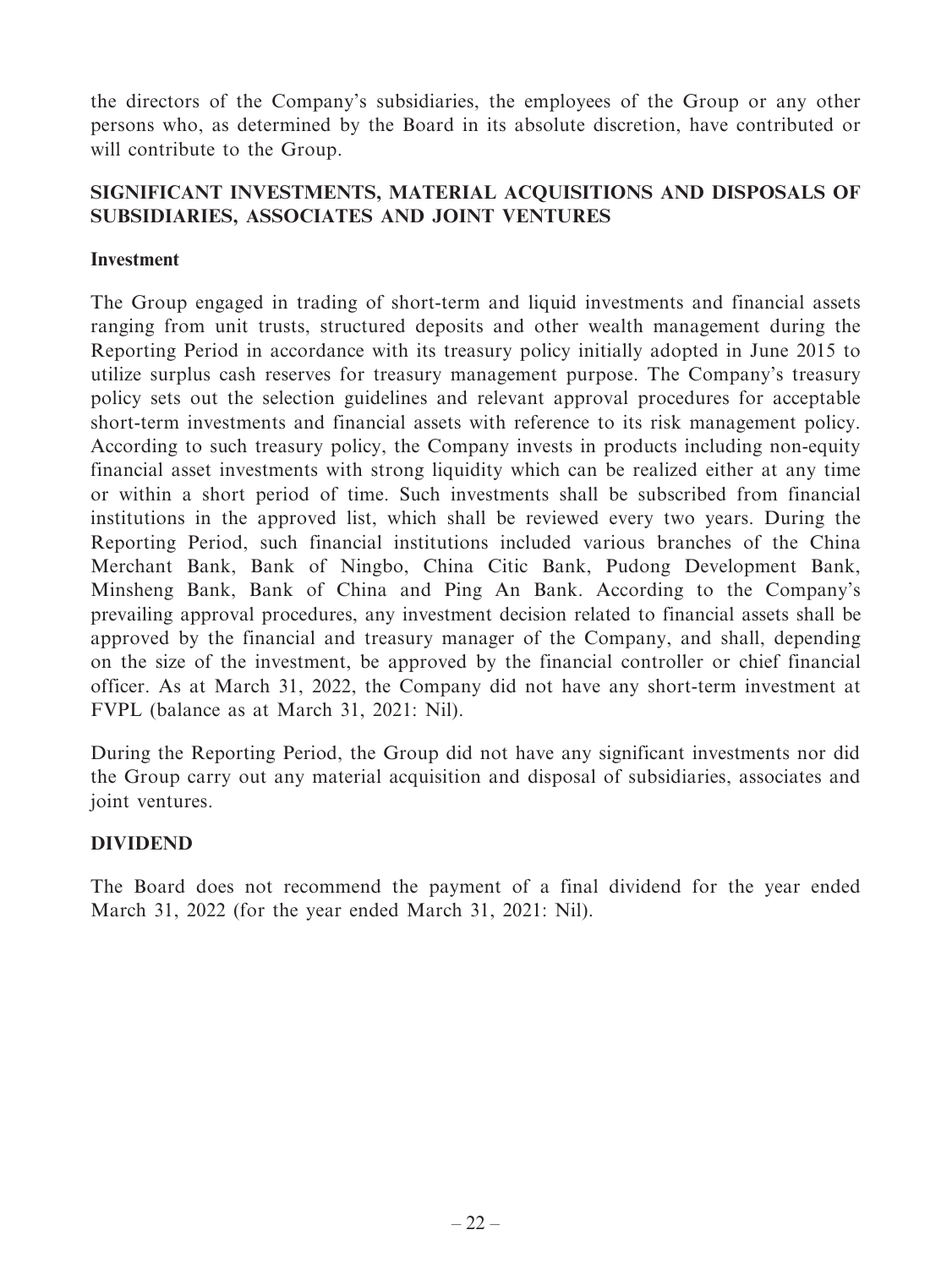## **CONSOLIDATED STATEMENT OF PROFIT OR LOSS**

Year ended March 31, 2022

|                                                                                                                                | <b>Notes</b>   | 2022<br><b>RMB'000</b>                                 | 2021<br><b>RMB'000</b>                                 |
|--------------------------------------------------------------------------------------------------------------------------------|----------------|--------------------------------------------------------|--------------------------------------------------------|
| <b>REVENUE</b><br>Cost of revenue                                                                                              | $\overline{4}$ | 20,577,616<br>(16, 469, 623)                           | 15,518,468<br>(11, 901, 219)                           |
| Gross profit                                                                                                                   |                | 4,107,993                                              | 3,617,249                                              |
| Other income and gains                                                                                                         | $\overline{4}$ | 899,494                                                | 405,828                                                |
| Operating expenses<br>Fulfillment<br>Selling and marketing expenses<br>Administrative expenses<br>Product development expenses |                | (2,097,287)<br>(1,981,279)<br>(395, 082)<br>(728, 828) | (1,619,459)<br>(1,222,008)<br>(293, 595)<br>(423, 632) |
| Other expenses and losses<br>Finance costs<br>Share of profits/(losses) of:                                                    |                | (8,090)<br>(3,815)                                     | (22, 302)<br>(2, 449)                                  |
| Joint ventures<br>Associates                                                                                                   |                | 1,269<br>(46, 889)                                     | (11, 556)<br>(26, 857)                                 |
| PROFIT/(LOSS) BEFORE TAX                                                                                                       | 5              | (252, 514)                                             | 401,219                                                |
| Income tax expense                                                                                                             | 6              | (13, 427)                                              | (58, 539)                                              |
| PROFIT/(LOSS) FOR THE YEAR                                                                                                     |                | (265, 941)                                             | 342,680                                                |
| Attributable to:<br>Owners of the parent<br>Non-controlling interests                                                          |                | (265, 555)<br>(386)<br>(265, 941)                      | 348,588<br>(5,908)<br>342,680                          |
| EARNINGS/(LOSS) PER SHARE<br><b>ATTRIBUTABLE TO ORDINARY</b><br>EQUITY HOLDERS OF THE PARENT                                   |                |                                                        |                                                        |
| <b>Basic</b>                                                                                                                   | 7              | $RMB(1.97)$ cents                                      | RMB2.63 cents                                          |
| Diluted                                                                                                                        | 7              | $RMB(1.97)$ cents                                      | RMB2.62 cents                                          |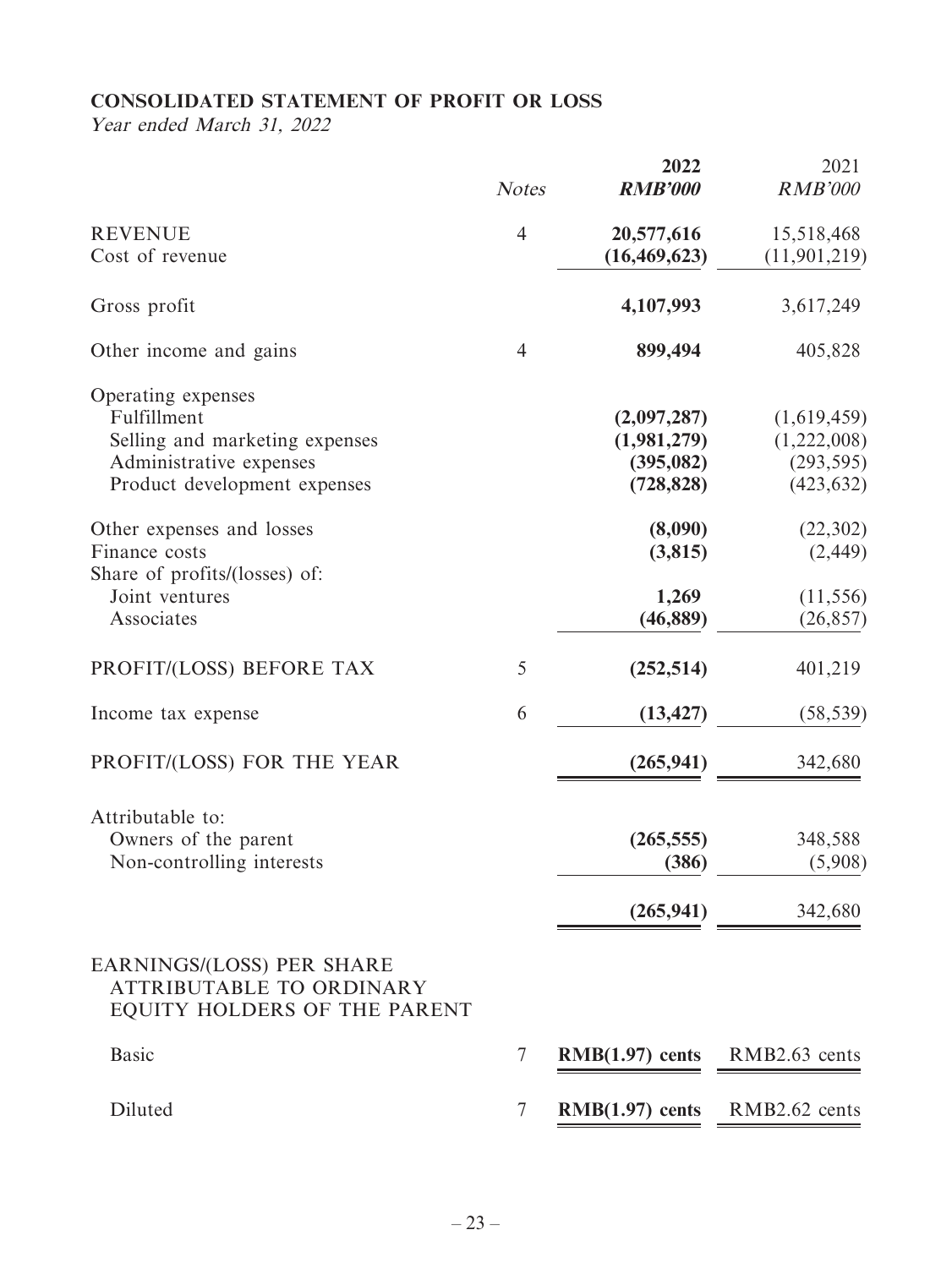## **CONSOLIDATED STATEMENT OF COMPREHENSIVE INCOME**

Year ended March 31, 2022

|                                                                                                                                                                                                                                                                      | 2022<br><b>RMB'000</b> | 2021<br><b>RMB'000</b> |
|----------------------------------------------------------------------------------------------------------------------------------------------------------------------------------------------------------------------------------------------------------------------|------------------------|------------------------|
| PROFIT/(LOSS) FOR THE YEAR                                                                                                                                                                                                                                           | (265, 941)             | 342,680                |
| OTHER COMPREHENSIVE LOSS                                                                                                                                                                                                                                             |                        |                        |
| Other comprehensive income/(loss) that may be reclassified<br>to profit or loss in subsequent periods:<br>Share of other comprehensive income of an associate                                                                                                        | 17                     |                        |
| Exchange differences of the Group's subsidiaries arising                                                                                                                                                                                                             |                        |                        |
| from translation                                                                                                                                                                                                                                                     | 65,104                 | (80, 431)              |
|                                                                                                                                                                                                                                                                      | 65,121                 | (80, 431)              |
| Other comprehensive loss that will not be reclassified to<br>profit or loss in subsequent periods:<br>Exchange differences of the Company arising from<br>translation<br>Equity investment designated at fair value through other<br>comprehensive income ("FVOCI"): | (337, 121)             | (522, 728)             |
| Changes in fair value                                                                                                                                                                                                                                                | (17, 177)              | 2,695                  |
| Income tax effect                                                                                                                                                                                                                                                    | 1,718                  | (269)                  |
|                                                                                                                                                                                                                                                                      | (15, 459)              | 2,426                  |
| Net other comprehensive loss that will not be reclassified to<br>profit or loss in subsequent periods                                                                                                                                                                | (352, 580)             | (520, 302)             |
| OTHER COMPREHENSIVE LOSS FOR THE YEAR,<br>NET OF TAX                                                                                                                                                                                                                 | (287, 459)             | (600, 733)             |
| TOTAL COMPREHENSIVE LOSS FOR THE YEAR                                                                                                                                                                                                                                | (553, 400)             | (258, 053)             |
| Attributable to:<br>Owners of the parent<br>Non-controlling interests                                                                                                                                                                                                | (553, 014)<br>(386)    | (252, 145)<br>(5,908)  |
|                                                                                                                                                                                                                                                                      | (553, 400)             | (258, 053)             |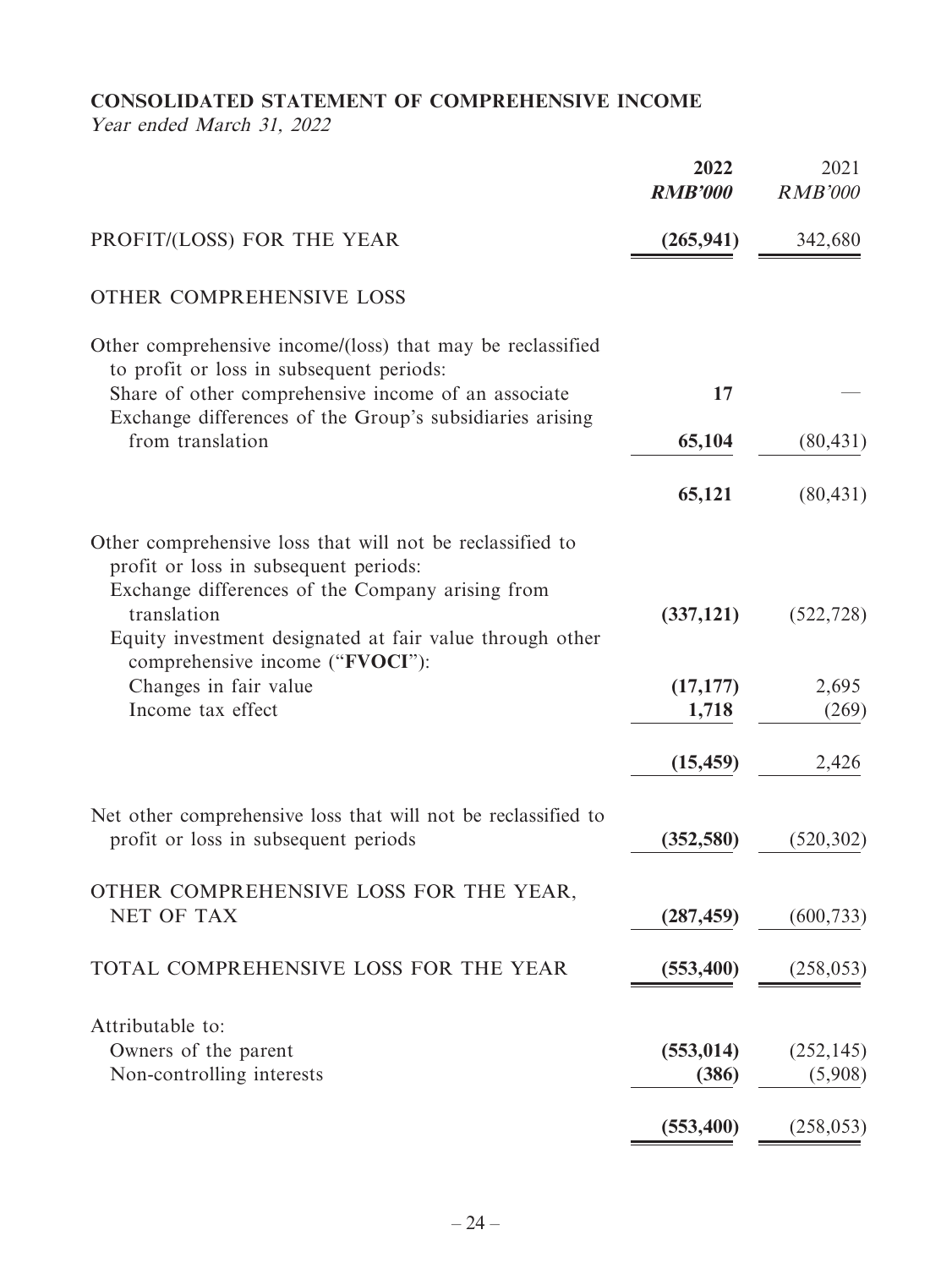## **CONSOLIDATED STATEMENT OF FINANCIAL POSITION**

March 31, 2022

|                                                 |              | 2022           | 2021           |
|-------------------------------------------------|--------------|----------------|----------------|
|                                                 | <b>Notes</b> | <b>RMB'000</b> | <b>RMB'000</b> |
| <b>NON-CURRENT ASSETS</b>                       |              |                |                |
| Property and equipment                          |              | 20,176         | 13,428         |
| Right-of-use assets                             |              | 144,930        | 38,861         |
| Other intangible assets                         |              | 326,215        | 2,935          |
| Goodwill                                        |              | 810,853        | 54,576         |
| Investments in joint ventures                   |              | 160,660        | 98,548         |
| Investments in associates                       |              | 2,340,814      | 2,173,938      |
| Other receivables and other assets              |              | 13,030         | 9,524          |
| Equity investment designated at FVOCI           |              | 140,900        | 163,212        |
| Financial assets at FVPL                        |              | 1,661,490      | 984,456        |
| Deferred tax assets                             |              | 17,390         |                |
| Total non-current assets                        |              | 5,636,458      | 3,539,478      |
| <b>CURRENT ASSETS</b>                           |              |                |                |
| Prepaid tax                                     |              | 23,525         |                |
| Inventories                                     |              | 1,550,150      | 1,468,609      |
| Trade and bills receivables                     | 9            | 515,985        | 313,615        |
| Prepayments, other receivables and other assets |              | 864,875        | 769,716        |
| Restricted cash                                 |              | 63,125         | 11,017         |
| Cash and cash equivalents                       |              | 10,547,851     | 11,636,769     |
| Total current assets                            |              | 13,565,511     | 14, 199, 726   |
| <b>CURRENT LIABILITIES</b>                      |              |                |                |
| Lease liabilities                               |              | 50,656         | 20,334         |
| Trade and bills payables                        | 10           | 3,528,597      | 2,551,550      |
| Other payables and accruals                     |              | 941,376        | 588,169        |
| Contract liabilities                            |              | 260,678        | 190,541        |
| Tax payable                                     |              | 40,826         | 50,278         |
| Total current liabilities                       |              | 4,822,133      | 3,400,872      |
| <b>NET CURRENT ASSETS</b>                       |              | 8,743,378      | 10,798,854     |
| <b>TOTAL ASSETS LESS CURRENT LIABILITIES</b>    |              | 14,379,836     | 14,338,332     |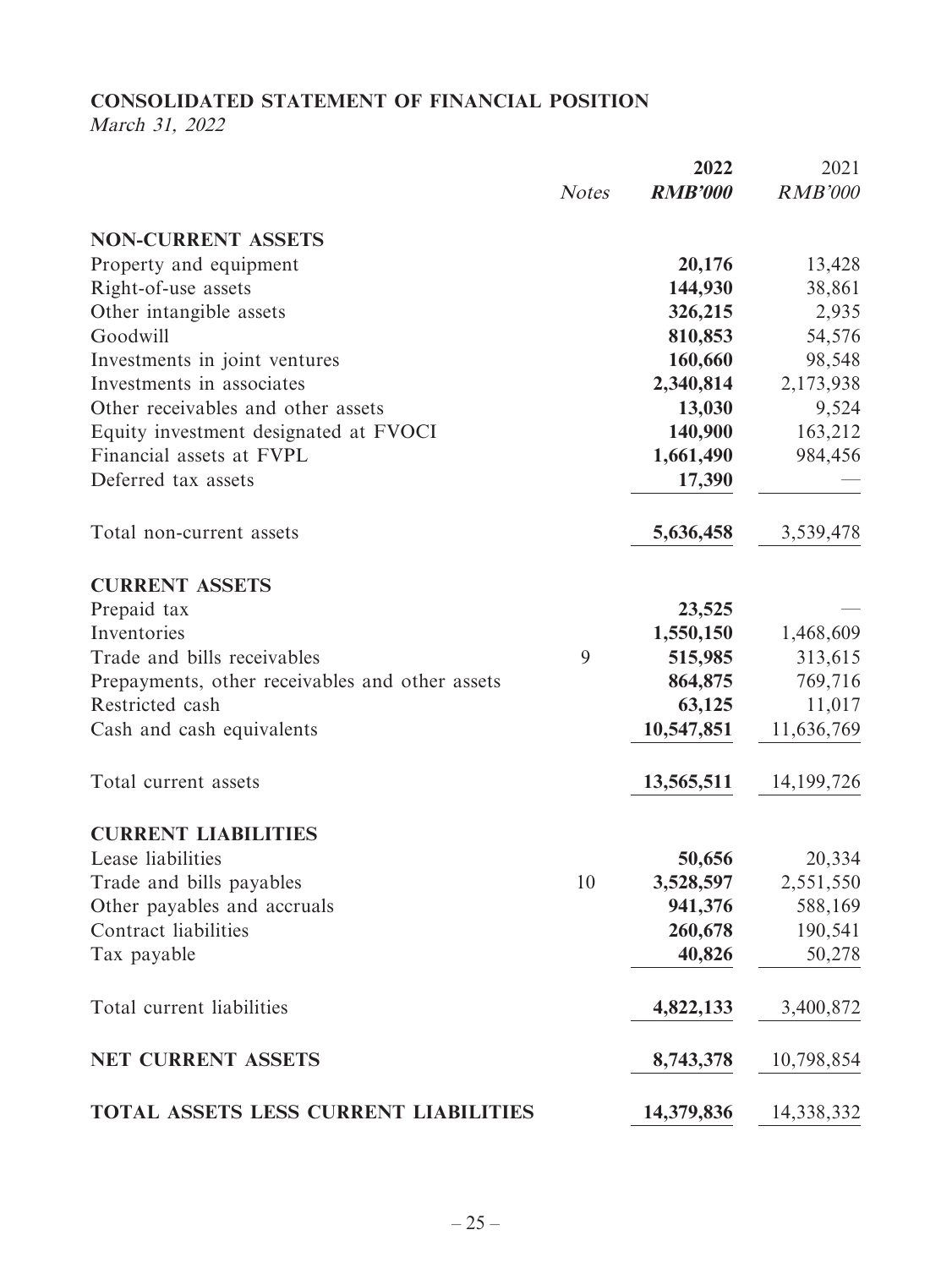## **CONSOLIDATED STATEMENT OF FINANCIAL POSITION (CONTINUED)** March 31, 2022

|                                             | 2022           | 2021           |
|---------------------------------------------|----------------|----------------|
|                                             | <b>RMB'000</b> | <b>RMB'000</b> |
| <b>NON-CURRENT LIABILITIES</b>              |                |                |
| Lease liabilities                           | 84,758         | 17,406         |
| Deferred tax liabilities                    | 116,483        | 39,322         |
| Other payables                              | 106,363        |                |
| Total non-current liabilities               | 307,604        | 56,728         |
| Net assets                                  | 14,072,232     | 14,281,604     |
| <b>EQUITY</b>                               |                |                |
| Equity attributable to owners of the parent |                |                |
| Share capital                               | 119,102        | 118,859        |
| Treasury shares                             | (23,516)       | (22, 265)      |
| Reserves                                    | 14,002,833     | 14,205,356     |
|                                             | 14,098,419     | 14,301,950     |
| <b>Non-controlling interests</b>            | (26, 187)      | (20, 346)      |
| Total equity                                | 14,072,232     | 14,281,604     |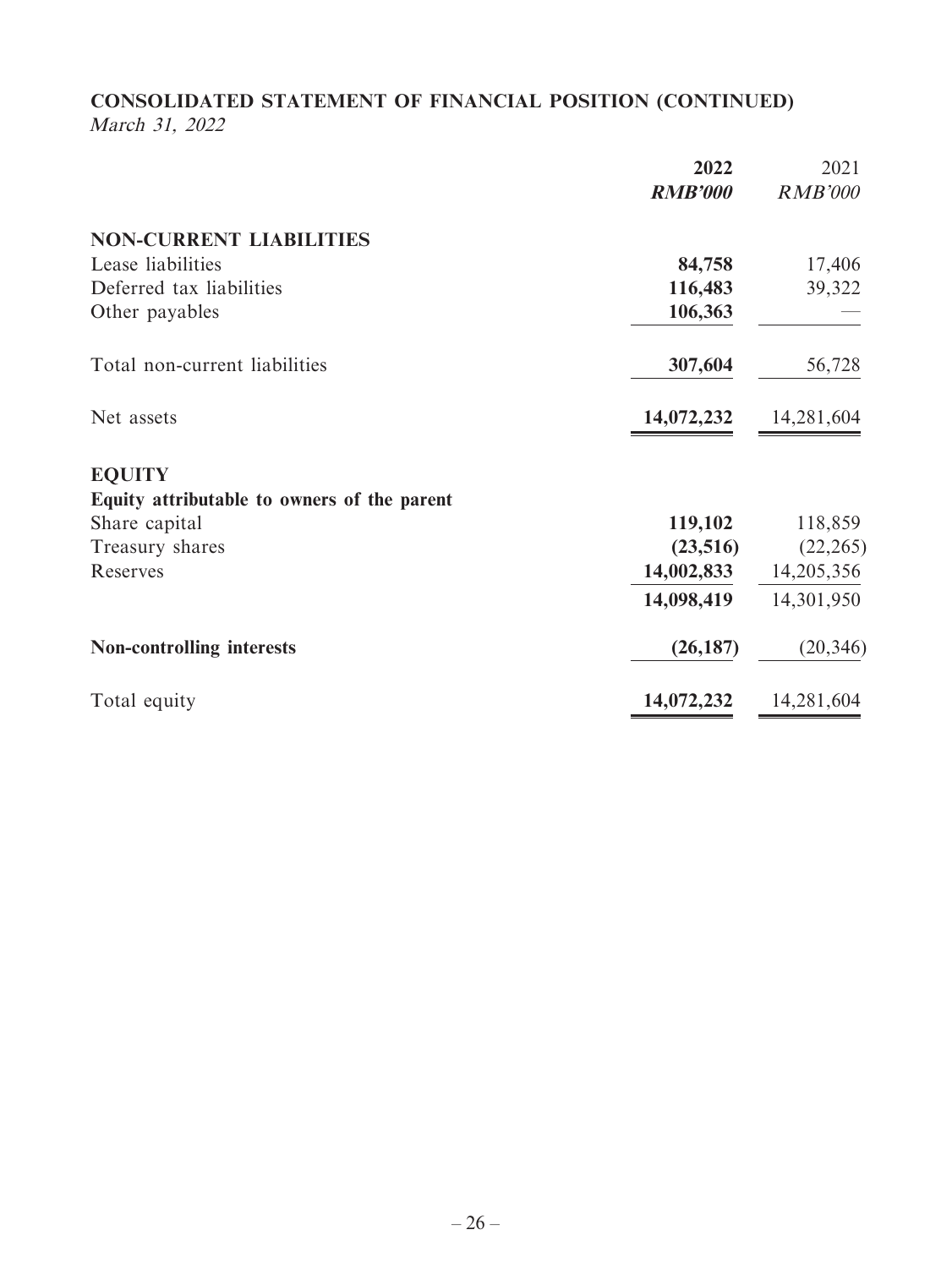# **NOTES TO FINANCIAL STATEMENTS**

March 31, 2022

### **1 BASIS OF PREPARATION**

These consolidated financial statements have been prepared in accordance with Hong Kong Financial Reporting Standards ("**HKFRSs**") (which include all Hong Kong Financial Reporting Standards, Hong Kong Accounting Standards ("**HKASs**") and Interpretations) issued by the Hong Kong Institute of Certified Public Accountants ("**HKICPA**"), accounting principles generally accepted in Hong Kong and the disclosure requirements of the Hong Kong Companies Ordinance. They have been prepared under the historical cost convention, except for financial instruments at FVPL, bills receivable, an equity investment designated at FVOCI and contingent consideration included in other payables and accruals, which have been measured at fair value. These financial statements are presented in RMB and all values are rounded to the nearest thousand except when otherwise indicated.

### **2 CHANGES IN ACCOUNTING POLICIES AND DISCLOSURES**

The Group has adopted the following revised HKFRSs for the first time for the current year's financial statements.

|                               | Amendments to HKFRS 9, HKAS 39 and <i>Interest Rate Benchmark Reform— Phase 2</i> |
|-------------------------------|-----------------------------------------------------------------------------------|
| HKFRS 7, HKFRS 4 and HKFRS 16 |                                                                                   |
| Amendment to HKFRS 16         | Covid-19-Related Rent Concessions                                                 |
| Amendment to HKFRS 16         | Covid-19-Related Rent Concessions beyond                                          |
|                               | 30 June 2021 (early adopted)                                                      |

The nature and the impact of the revised HKFRSs are described below:

(a) Amendments to HKFRS 9, HKAS 39, HKFRS 7, HKFRS 4 and HKFRS 16 address issues not dealt with in the previous amendments which affect financial reporting when an existing interest rate benchmark is replaced with an alternative risk-free rate ("**RFR**"). The amendments provide a practical expedient to allow the effective interest rate to be updated without adjusting the carrying amount of financial assets and liabilities when accounting for changes in the basis for determining the contractual cash flows of financial assets and liabilities, if the change is a direct consequence of the interest rate benchmark reform and the new basis for determining the contractual cash flows is economically equivalent to the previous basis immediately preceding the change. In addition, the amendments permit changes required by the interest rate benchmark reform to be made to hedge designations and hedge documentation without the hedging relationship being discontinued. Any gains or losses that could arise on transition are dealt with through the normal requirements of HKFRS 9 to measure and recognize hedge ineffectiveness. The amendments also provide a temporary relief to entities from having to meet the separately identifiable requirement when an RFR is designated as a risk component. The relief allows an entity, upon designation of the hedge, to assume that the separately identifiable requirement is met, provided the entity reasonably expects the RFR risk component to become separately identifiable within the next 24 months. Furthermore, the amendments require an entity to disclose additional information to enable users of financial statements to understand the effect of interest rate benchmark reform on an entity's financial instruments and risk management strategy.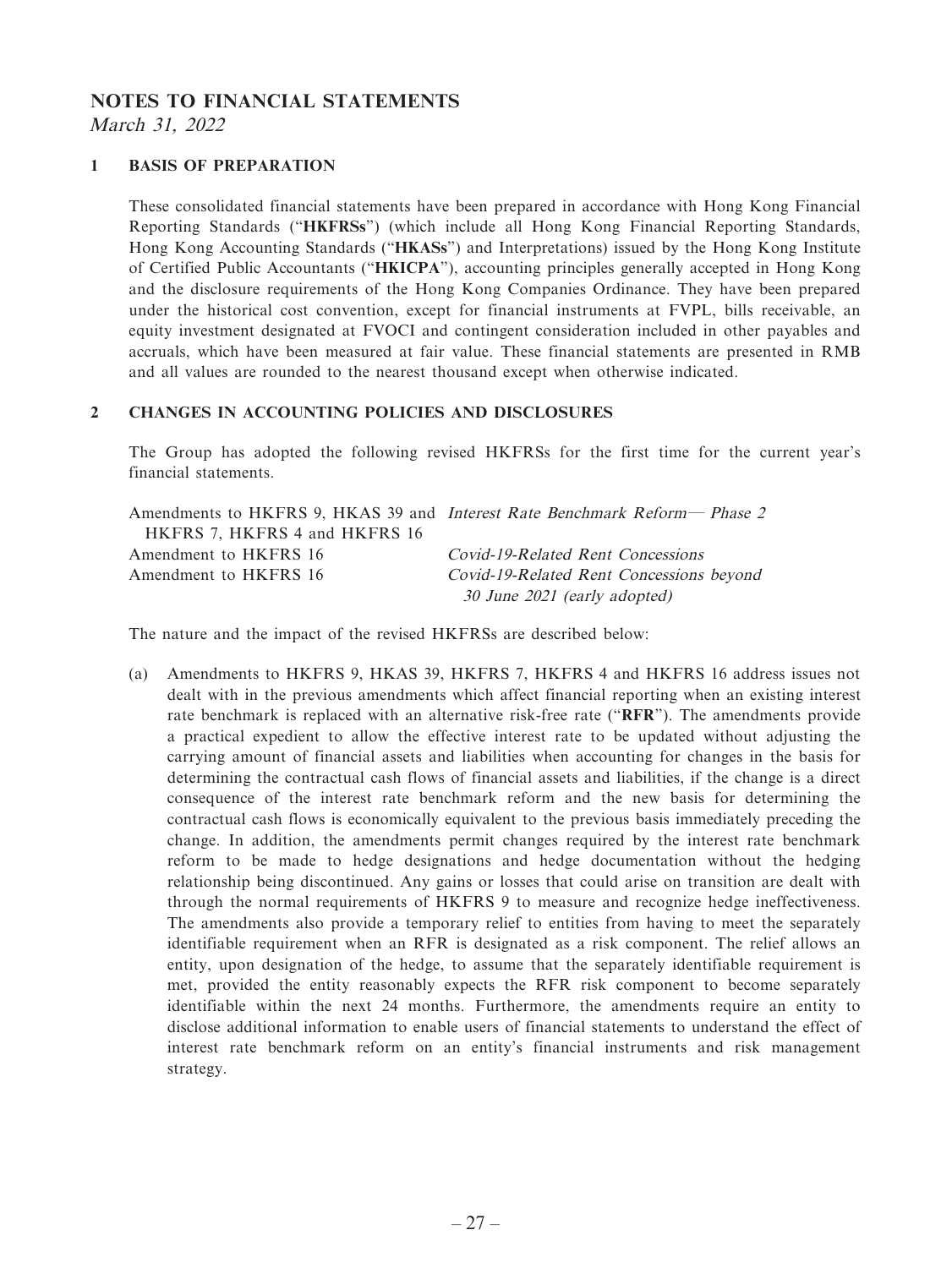### **2 CHANGES IN ACCOUNTING POLICIES AND DISCLOSURES (CONTINUED)**

(b) Amendment to HKFRS 16 issued in April 2021 extends the availability of the practical expedient for lessees to elect not to apply lease modification accounting for rent concessions arising as a direct consequence of the covid-19 pandemic by 12 months. Accordingly, the practical expedient applies to rent concessions for which any reduction in lease payments affects only payments originally due on or before June 30, 2022, provided the other conditions for applying the practical expedient are met. The amendment is effective retrospectively for annual periods beginning on or after April 1, 2021 with any cumulative effect of initially applying the amendment recognized as an adjustment to the opening balance of accumulated losses at the beginning of the current accounting period. Earlier application is permitted.

The Group has adopted the amendment on April 1, 2021 and applied the practical expedient during the year ended March 31, 2022 to all rent concessions granted by the lessors that affected only payments originally due on or before June 30, 2022 as a direct consequence of the covid-19 pandemic. A reduction in the lease payments arising from the rent concessions of RMB76,000 has been accounted for as a variable lease payment by derecognizing part of the lease liabilities and crediting to profit or loss for the year ended March 31, 2022.

### **3. OPERATING SEGMENT INFORMATION**

The Group is primarily engaged in the pharmaceutical direct sales business, pharmaceutical e-commerce platform business and healthcare and digital services business. Given that the chief operating decision maker of the Company considers that the Group's business is operated and managed as a single segment of distribution and development of pharmaceutical and healthcare business, no further segment information is presented.

### **Geographical information**

### **(a) Revenue from external customers**

|                | For the year ended March 31, |                |
|----------------|------------------------------|----------------|
|                | 2022                         | 2021           |
|                | <b>RMB'000</b>               | <b>RMB'000</b> |
| Mainland China | 20,112,464                   | 14,873,444     |
| Hong Kong      | 465,152                      | 645,024        |
|                | 20,577,616                   | 15,518,468     |

The revenue information above is based on the locations of the customers for whom services are provided, or the locations of the warehouses from which inventories are shipped.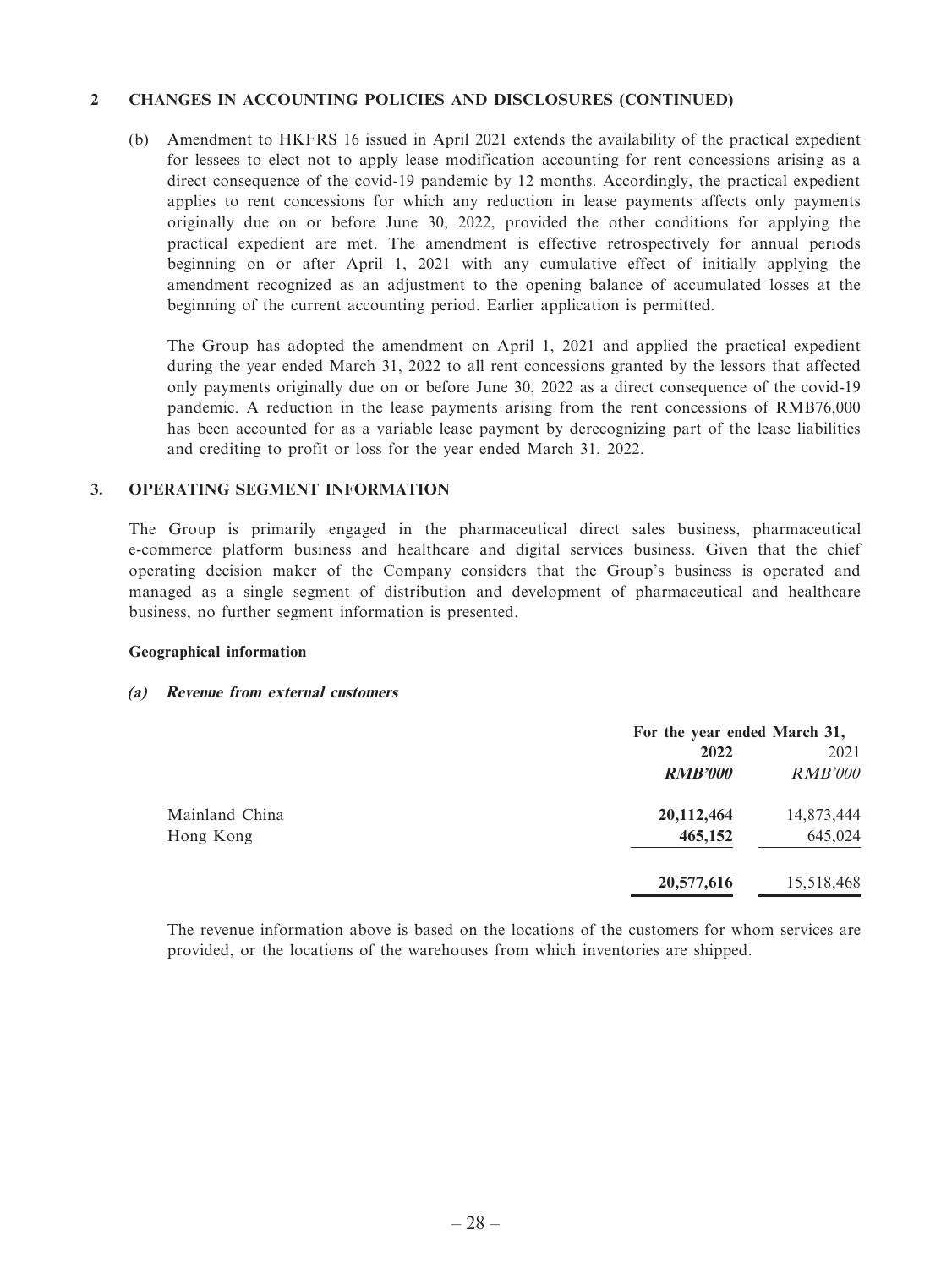### **3. OPERATING SEGMENT INFORMATION (CONTINUED)**

#### **Geographical information (Continued)**

### **(b) Non-current assets**

|                |                | For the year ended March 31, |  |
|----------------|----------------|------------------------------|--|
|                | 2022           | 2021                         |  |
|                | <b>RMB'000</b> | <b>RMB'000</b>               |  |
| Mainland China | 3,647,208      | 2,199,264                    |  |
| Hong Kong      | 156,440        | 183,022                      |  |
|                | 3,803,648      | 2,382,286                    |  |

The non-current asset information above is based on the locations of the assets and excludes deferred tax assets, an equity investment designated at FVOCI, financial assets at FVPL and non-current receivables.

#### **Information about a major customer**

During the year ended March 31, 2022, there was no revenue derived from transactions with a single external customer which amounted to 10% or more of the Group's revenue (2021: Nil).

### **4. REVENUE, OTHER INCOME AND GAINS**

An analysis of revenue from contracts with customers is as follows:

|                                                       | For the year ended March 31, |            |
|-------------------------------------------------------|------------------------------|------------|
|                                                       | 2022                         | 2021       |
|                                                       | <b>RMB'000</b>               | RMB'000    |
| Pharmaceutical direct sales business                  | 17,911,088                   | 13,216,284 |
| Pharmaceutical e-commerce platform business           | 1,996,332                    | 1,965,169  |
| Healthcare and digital services business <sup>1</sup> | 670,196                      | 337,015    |
|                                                       | 20,577,616                   | 15,518,468 |

### Note:

1. Given that digital infrastructure business provided medical and healthcare services and retail terminals more broadly during the year ended March 31, 2022, the medical and healthcare services business and digital infrastructure business were integrated into the healthcare and digital services business to better reflect the Group's business classification. Breakdown of revenue for the year ended March 31, 2021 has been restated.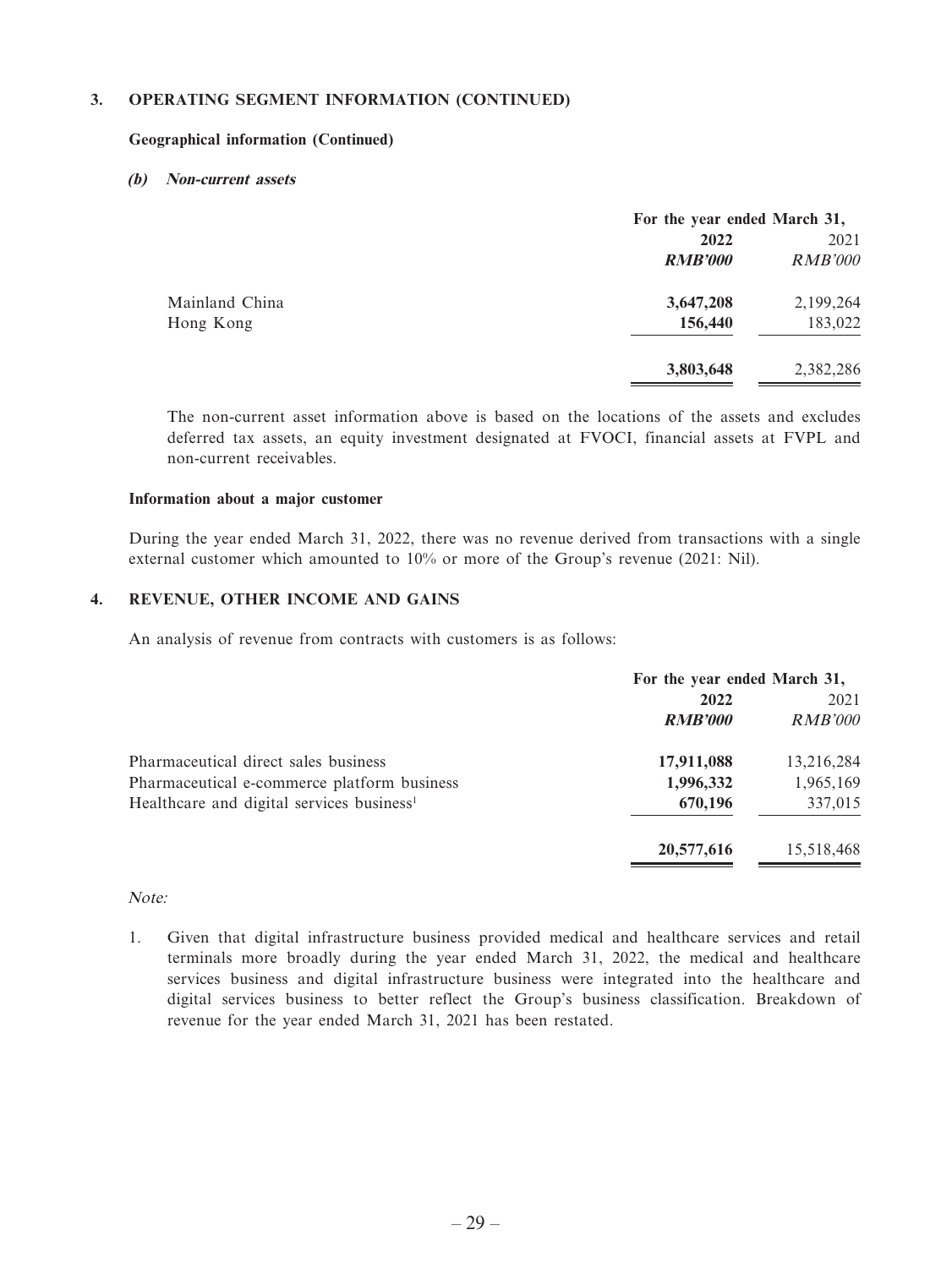### **4. REVENUE, OTHER INCOME AND GAINS (CONTINUED)**

#### **(i) Disaggregated revenue information**

|                                | For the year ended March 31, |                |
|--------------------------------|------------------------------|----------------|
|                                | 2022                         | 2021           |
|                                | <b>RMB'000</b>               | <i>RMB'000</i> |
| Type of goods or services:     |                              |                |
| Sale of products               | 17,128,890                   | 12,535,890     |
| Provision of services          | 3,448,726                    | 2,982,578      |
|                                | 20,577,616                   | 15,518,468     |
| Timing of revenue recognition: |                              |                |
| At a point in time             | 19,263,318                   | 14,704,729     |
| Over time                      | 1,314,298                    | 813,739        |
|                                | 20,577,616                   | 15,518,468     |
|                                |                              |                |

The following table shows the amounts of revenue recognized in the reporting period that were included in the contract liabilities at the beginning of the reporting period:

|                       | For the year ended March 31, |                |
|-----------------------|------------------------------|----------------|
|                       | 2022                         | 2021           |
|                       | <b>RMB'000</b>               | <i>RMB'000</i> |
| Sale of products      | 3,815                        | 4,400          |
| Provision of services | 182,703                      | 140,055        |
|                       | 186,518                      | 144,455        |

#### **(ii) Performance obligations**

Information about the Group's performance obligations is summarized below:

#### **Sale of products**

The performance obligation is satisfied upon delivery of the pharmaceutical and healthcare products. For "B2C" pharmacy sales, payment is received from the payment platform, i.e. Alipay.com Co., Ltd. (支付寶(中國)網絡技術有限公司) ("**Alipay**"), when the receipt of goods is confirmed by customers or by the payment platform automatically within a pre-specified period of time after delivery. For "B2B" pharmacy sales, payment is generally due within 30 to 90 days, except for new customers where payment in advance is normally required. Some contracts provide customers with a right of return which gives rise to variable consideration subject to constraint.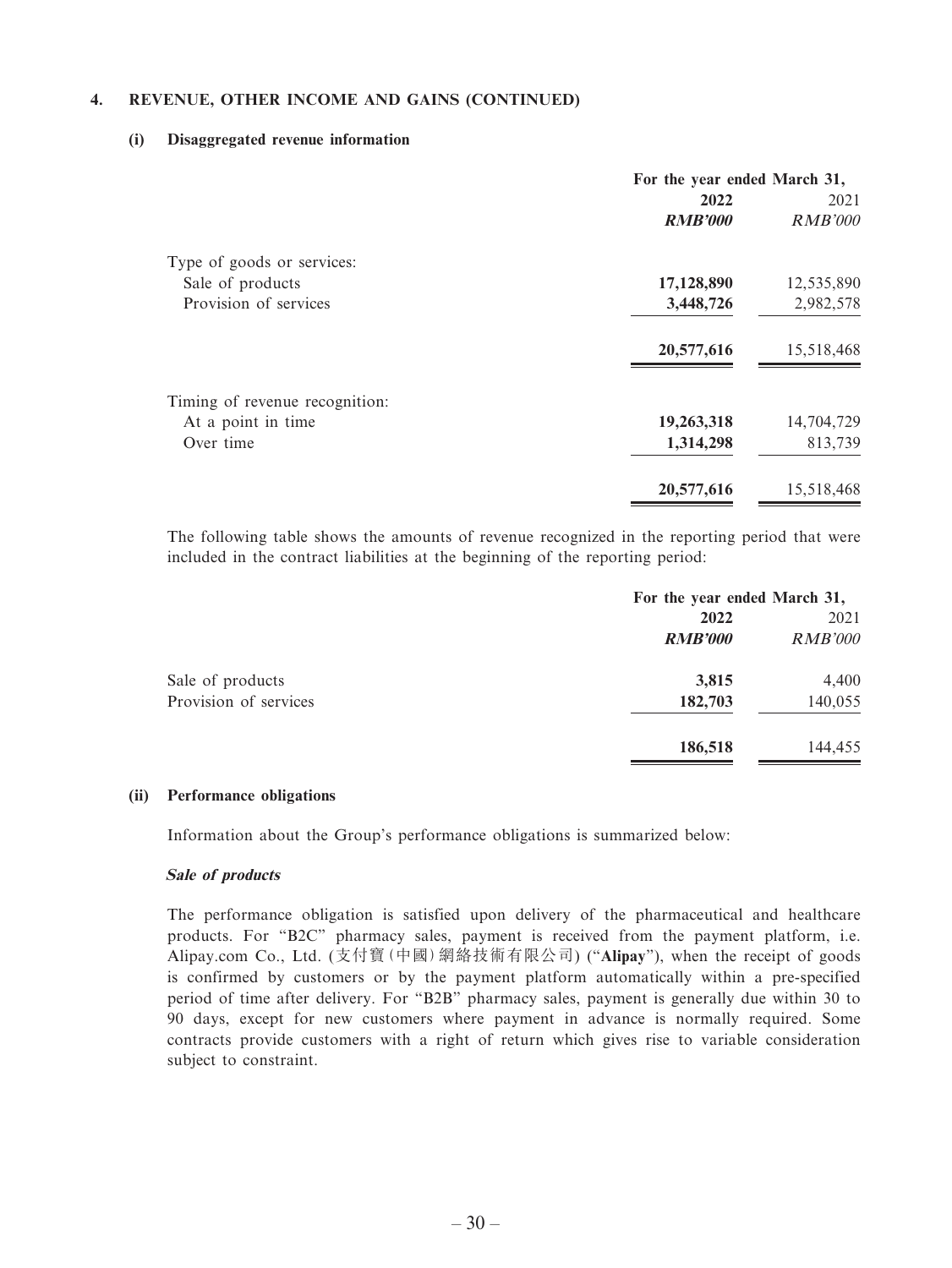### **4. REVENUE, OTHER INCOME AND GAINS (CONTINUED)**

#### **(ii) Performance obligations (Continued)**

### **Provision of services**

The performance obligation is satisfied over time or at a point in time as marketing services, outsourced and value-added services, E-commerce platform services and healthcare and digital services are rendered to Tmall Entities. Payment is generally received upon the completion of the underlying transactions, prior to the provision of services on a full prepayment basis, or due within 30 to 90 days.

The transaction prices allocated to the remaining performance obligations (unsatisfied or partially unsatisfied) as at March 31, 2022 and 2021 are as follows:

|                                                         | As at March 31,              |                |
|---------------------------------------------------------|------------------------------|----------------|
|                                                         | 2022                         | 2021           |
|                                                         | <b>RMB'000</b>               | <b>RMB'000</b> |
| Within one year                                         | 640,842                      | 366,996        |
|                                                         | For the year ended March 31, |                |
|                                                         | 2022                         | 2021           |
|                                                         | <b>RMB'000</b>               | <b>RMB'000</b> |
| Other income                                            |                              |                |
| Bank interest income                                    | 209,664                      | 164,704        |
| Government grants#                                      | 75,637                       | 52,270         |
| Rental income from investment property operating leases |                              | 7,320          |
| Management fee income                                   | 20,674                       | 9,041          |
| Dividend income                                         | 3,741                        | 1,363          |
| Other interest income                                   | 174                          | 711            |
| Technical services income                               | 4,000                        |                |
| Others                                                  | 2,307                        | 515            |
|                                                         | 316,197                      | 235,924        |
| Gains                                                   |                              |                |
| Gain on disposal of a subsidiary                        |                              | 70,608         |
| Fair value gains on financial assets at FVPL            | 162,062                      | 55,290         |
| Foreign exchange difference, net                        | 39,701                       | 32,418         |
| Gain on disposal of property and equipment              | 142                          |                |
| Gain on deemed disposal of interests in associates      | 381,392                      | 11,588         |
|                                                         | 583,297                      | 169,904        |
|                                                         | 899,494                      | 405,828        |

# Government grants mainly represented incentives received in certain regions in Mainland China in which the Company's subsidiaries operate.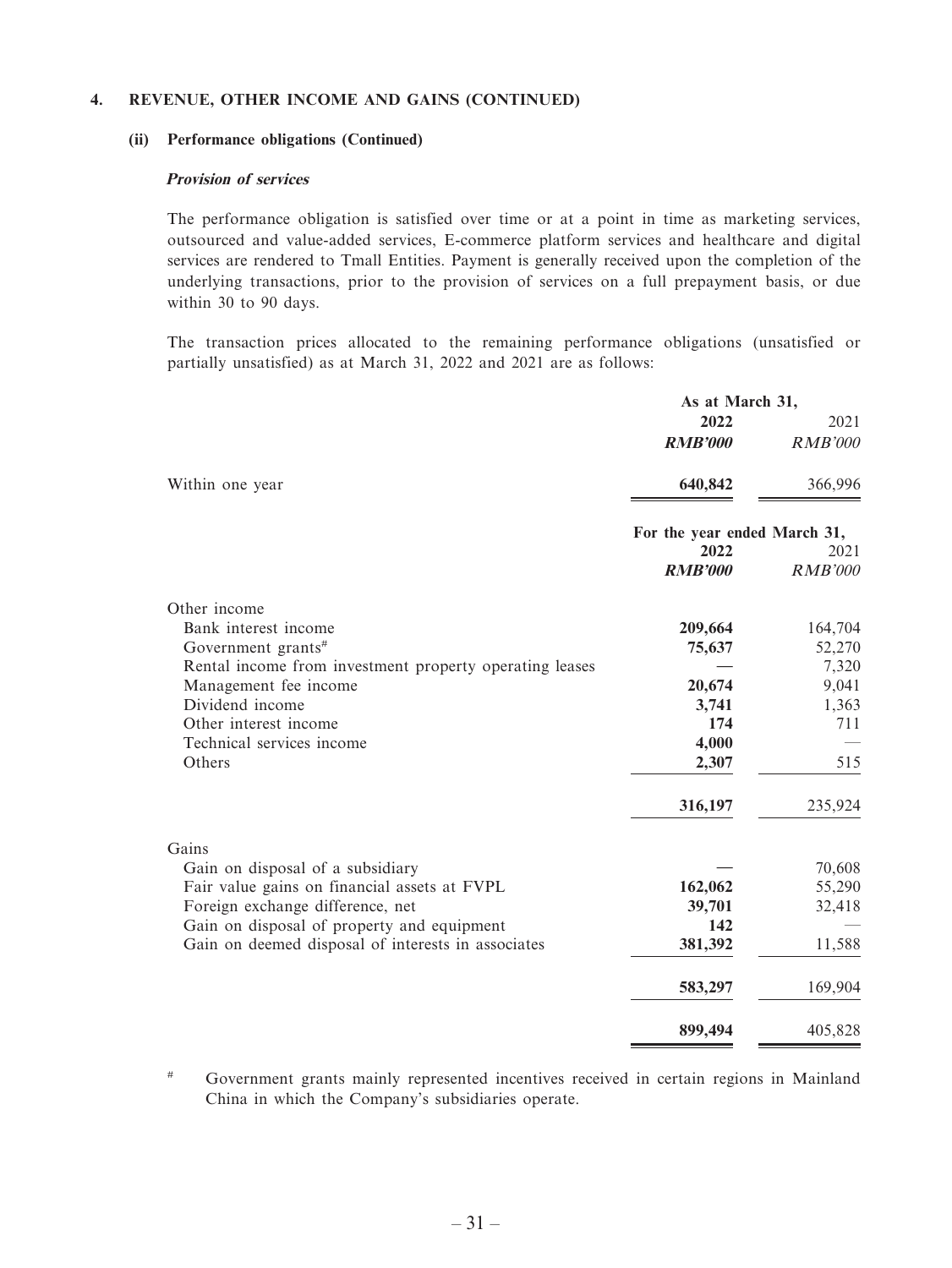## **5. PROFIT/(LOSS) BEFORE TAX**

|                                                          | For the year ended March 31, |                |                |
|----------------------------------------------------------|------------------------------|----------------|----------------|
|                                                          |                              | 2022           | 2021           |
|                                                          | <b>Notes</b>                 | <b>RMB'000</b> | <b>RMB'000</b> |
| Cost of goods sold*                                      |                              | 14,645,711     | 10,262,605     |
| Cost of services provided* (excluding employee benefit   |                              |                |                |
| expenses)                                                |                              | 1,723,443      | 1,576,165      |
| Depreciation of property and equipment                   |                              | 9,978          | 6,102          |
| Depreciation of right-of-use assets                      |                              | 38,693         | 24,960         |
| Depreciation of investment property                      |                              |                | 6,551          |
| Amortization of intangible assets                        |                              | 11,905         | 2,013          |
| Lease payments not included in the measurement of lease  |                              |                |                |
| liabilities                                              |                              | 878            | 317            |
| Impairment losses on financial assets**                  |                              |                |                |
| Impairment/(reversal of impairment) of trade             |                              |                |                |
| receivables                                              | 9                            | 132            | (320)          |
| Impairment of other receivables                          |                              |                | 4,904          |
|                                                          |                              | 132            | 4,584          |
| Provision of inventories*                                |                              | 48,328         | 32,475         |
| Impairment of investment of a joint venture**            |                              | 1,357          | 1,143          |
| Fair value loss on contingent consideration included in  |                              |                |                |
| other payables and accruals**                            |                              | 2,782          |                |
| Loss/(gain) on disposal of property and equipment**      |                              | (142)          | 75             |
| Auditor's remuneration                                   |                              | 3,470          | 3,000          |
| Employee benefit expense (including directors' and chief |                              |                |                |
| executive's remuneration)                                |                              |                |                |
| Wages and salaries                                       |                              | 677,005        | 371,533        |
| <b>Bonuses</b>                                           |                              | 166,970        | 140,736        |
| Pension scheme contributions <sup>#</sup>                |                              | 51,171         | 25,443         |
| Share-based compensation expenses                        |                              | 408,098        | 396,959        |
|                                                          |                              |                |                |
|                                                          |                              | 1,303,244      | 934,671        |

\* These items are included in "Cost of revenue" in the consolidated statement of profit or loss.

\*\* These items are included in "Other expenses and losses" or "Other income and gains" in the consolidated statement of profit or loss.

# There are no forfeited contributions that may be used by the Group as the employer to reduce the existing level of contributions.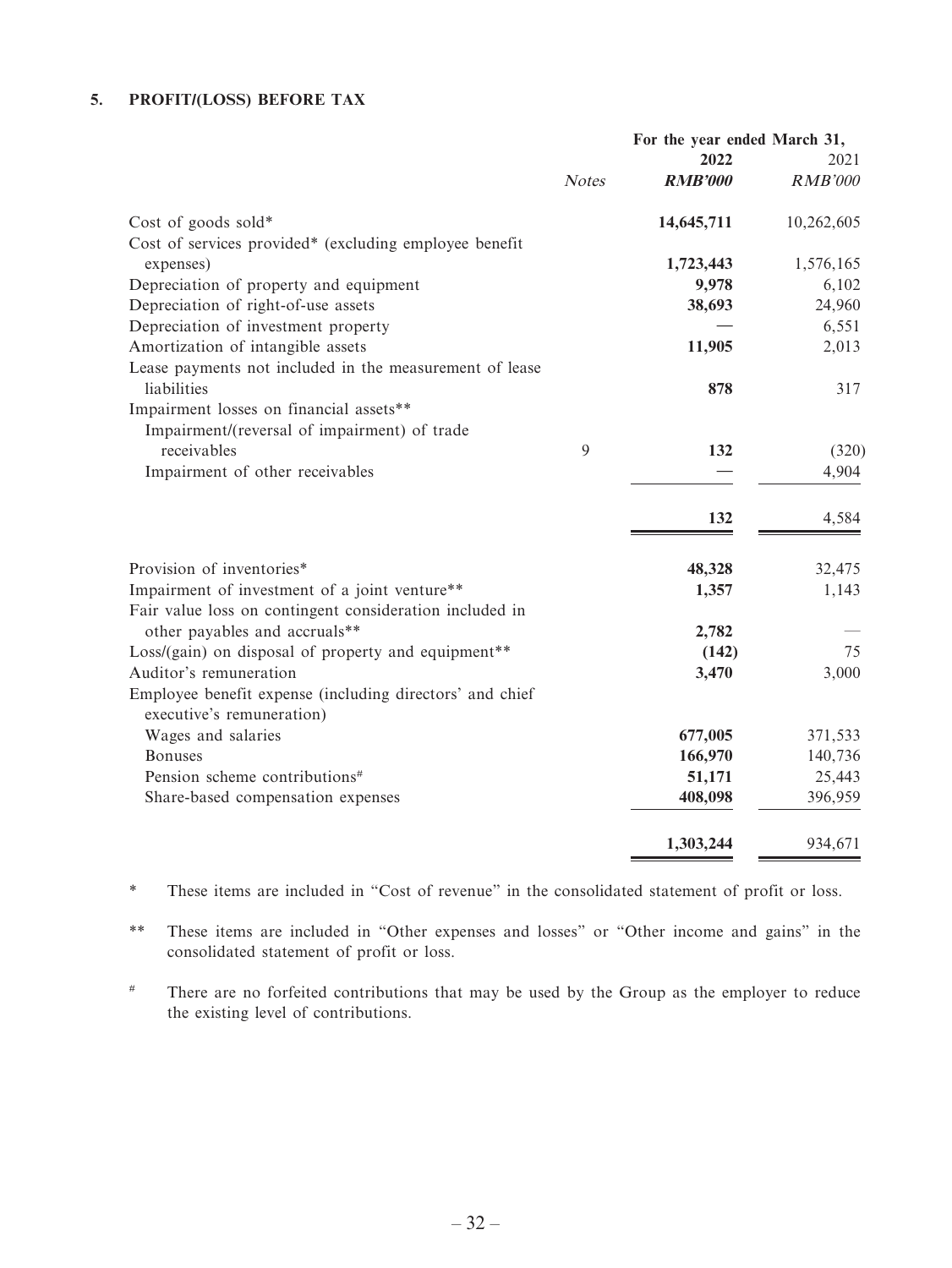### **6. INCOME TAX**

|                               | For the year ended March 31, |         |
|-------------------------------|------------------------------|---------|
|                               | 2022                         | 2021    |
|                               | <b>RMB'000</b>               | RMB'000 |
| $Current - Hong Kong$         |                              |         |
| Charge for the year           | 118                          | 870     |
| Underprovision in prior years |                              | 1,353   |
| $Current$ – Mainland China    |                              |         |
| Charge for the year           | 34,406                       | 37,188  |
| Overprovision in prior years  |                              | (96)    |
| Deferred                      | (21,097)                     | 19,224  |
| Total tax charge for the year | 13,427                       | 58,539  |

Hong Kong profits tax has been provided at the rate of 16.5% (2021: 16.5%) on the estimated assessable profits arising in Hong Kong during the year.

In Mainland China, the companies are subject to the PRC corporate income tax rate of 25% except for two (2021: two) PRC subsidiaries which are entitled to a preferential tax rate of 15%.

No tax attributable to joint ventures was included in "Share of profits or losses of joint ventures" in the consolidated statement of profit or loss (2021: Nil).

The share of tax charge attributable to associates of approximately RMB5,590,000 (2021: RMB3,001,000) is included in "Share of profits or losses of associates" in the consolidated statement of profit or loss.

### **7. EARNINGS/(LOSS) PER SHARE ATTRIBUTABLE TO ORDINARY EQUITY HOLDERS OF THE PARENT**

The calculation of the basic loss per share (2021: earnings per share) amount is based on the loss for the year attributable to owners of the parent of RMB265,555,000 (2021: profit of RMB348,588,000), and the weighted average number of ordinary shares of 13,482,634,084 in issue during the year (2021: 13,245,718,572).

No adjustment has been made to the basic loss per share amount presented for the year ended March 31, 2022 in respect of a dilution as the impact of share options and RSUs outstanding had an anti-dilutive effect on the basic loss per share amount presented.

The calculation of the diluted earnings per share amount for the year ended March 31, 2021 was based on the profit for the year ended March 31, 2021 attributable to ordinary equity holders of the parent. The weighted average number of ordinary shares used in the calculation was the number of ordinary shares in issue during the year ended March 31, 2021, as used in the basic earnings per share calculation, and the weighted average number of ordinary shares assumed to have been issued at no consideration on the deemed exercise of all dilutive potential ordinary shares into ordinary shares.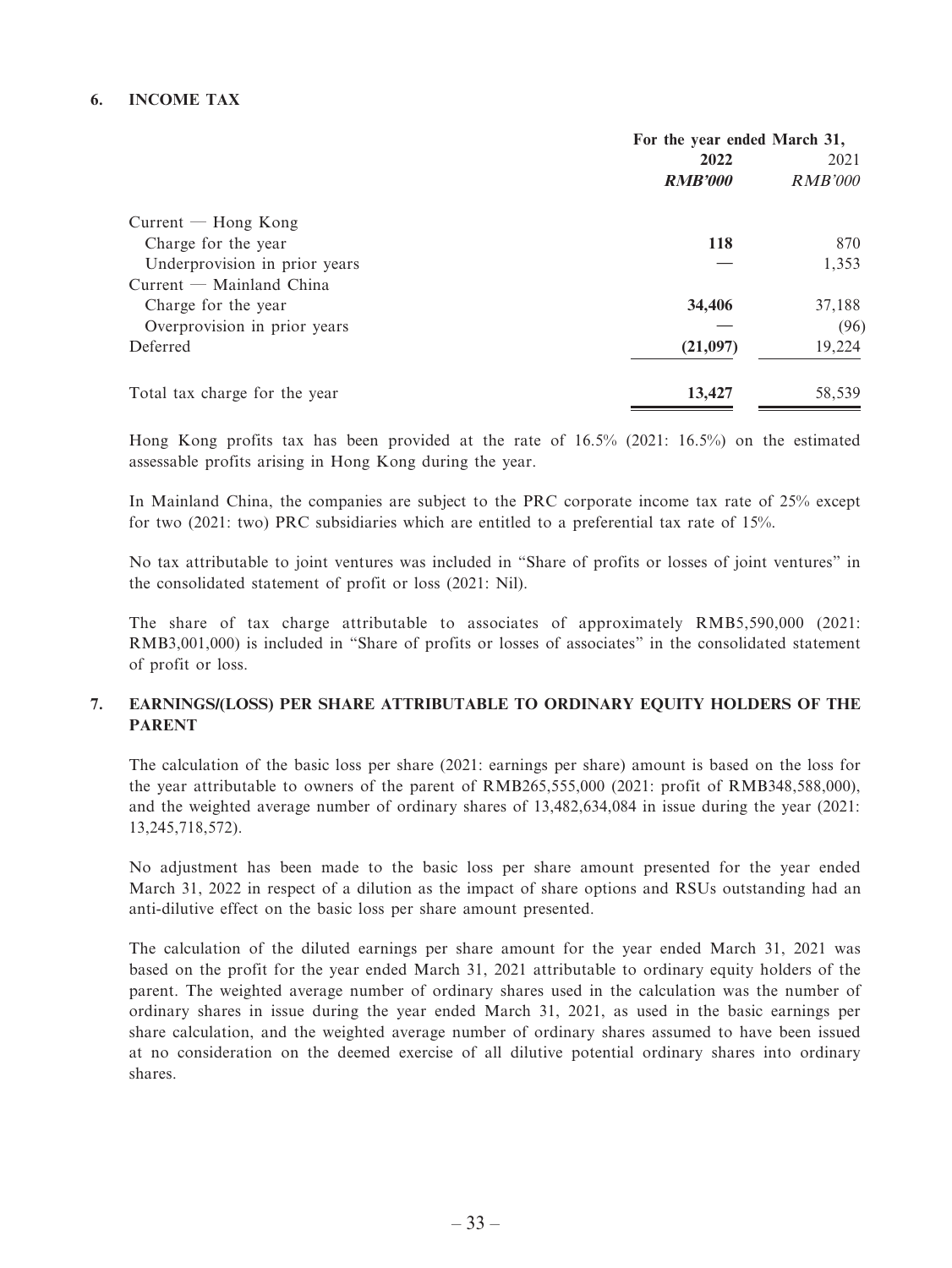### **7. EARNINGS/(LOSS) PER SHARE ATTRIBUTABLE TO ORDINARY EQUITY HOLDERS OF THE PARENT (CONTINUED)**

The calculations of basic and diluted earnings/(loss) per share are based on:

|                                                                                                                                  | For the year ended March 31, |                   |
|----------------------------------------------------------------------------------------------------------------------------------|------------------------------|-------------------|
|                                                                                                                                  | 2022                         | 2021              |
|                                                                                                                                  | <b>RMB'000</b>               | <b>RMB'000</b>    |
| Earnings/(loss)                                                                                                                  |                              |                   |
| Profit/(loss) attributable to ordinary equity holders of the parent,<br>used in the basic earnings/(loss) per share calculation: | (265, 555)                   | 348,588           |
|                                                                                                                                  |                              | Number of shares  |
|                                                                                                                                  | 2022                         | 2021              |
| <b>Shares</b>                                                                                                                    |                              |                   |
| Weighted average number of ordinary shares in issue during the<br>year used in the basic earnings/(loss) per share calculation   | 13,482,634,084               | 13, 245, 718, 572 |
| Effect of dilution — weighted average number of ordinary shares:                                                                 |                              |                   |
| Share options                                                                                                                    |                              | 13,098,726        |
| Restricted share units                                                                                                           |                              | 67,707,377        |
|                                                                                                                                  | 13,482,634,084               | 13,326,524,675    |

### **8. DIVIDENDS**

The board does not recommend the payment of dividend for the year ended March 31, 2022 (March 31, 2021: Nil).

### **9. TRADE AND BILLS RECEIVABLES**

|                   | As at March 31, |                |
|-------------------|-----------------|----------------|
|                   | 2022            | 2021           |
|                   | <b>RMB'000</b>  | <b>RMB'000</b> |
| Trade receivables | 528,420         | 326,766        |
| Impairment        | (26, 720)       | (26, 588)      |
|                   | 501,700         | 300,178        |
| Bills receivable  | 14,285          | 13,437         |
|                   | 515,985         | 313,615        |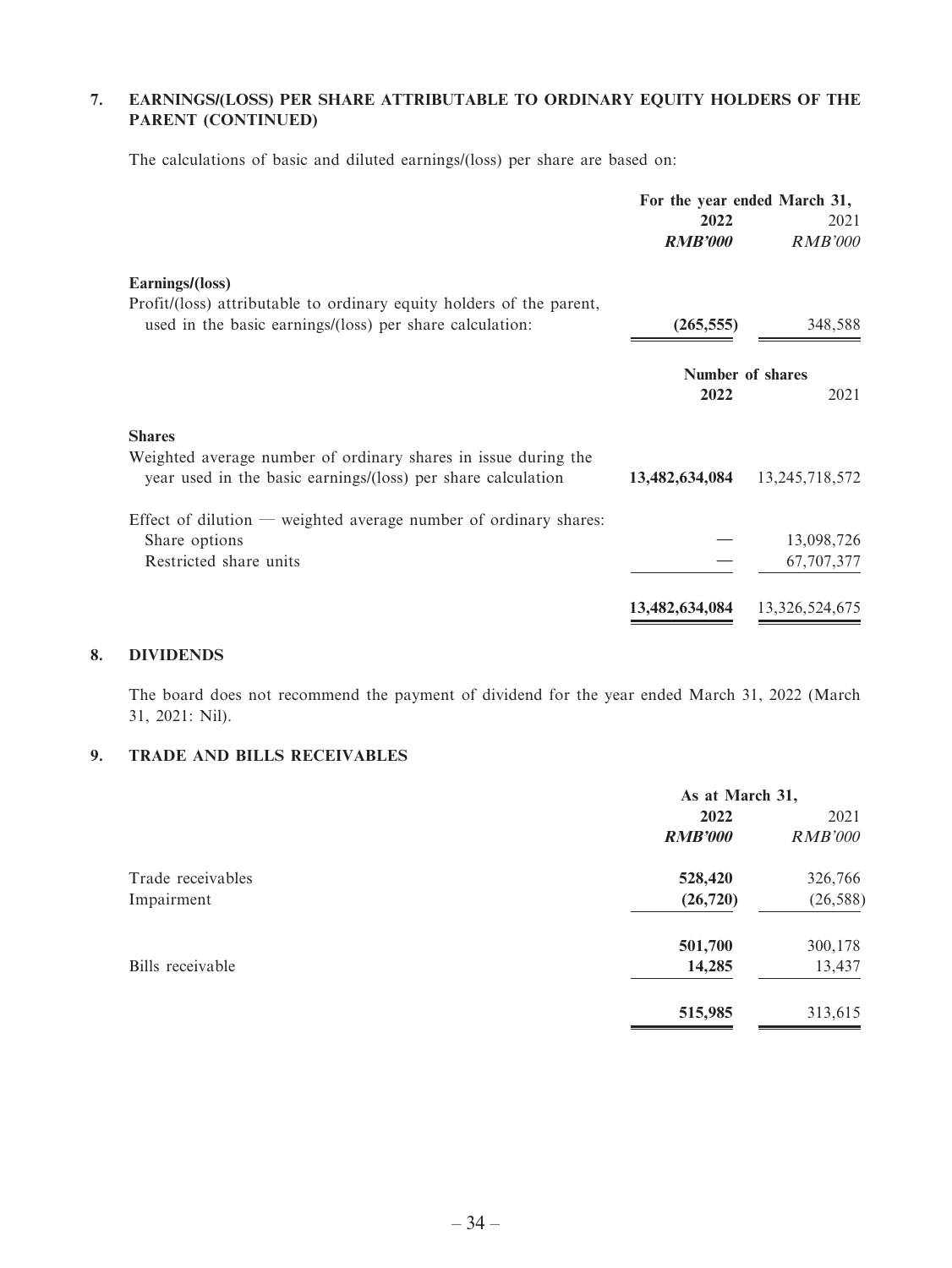### **9. TRADE AND BILLS RECEIVABLES (CONTINUED)**

The Group's trading terms with some of its customers are on credit. The Group provides a credit period of 30 days to 90 days. Trade receivables are settled in accordance with the terms of the respective contracts. The Group seeks to maintain strict control over its outstanding receivables. Overdue balances are reviewed regularly by senior management. In the view of the aforementioned and the fact that the Group's trade receivables relate to a large number of diversified customers, there is no significant concentration of credit risk. The Group does not hold any collateral or other credit enhancements over its trade receivable balances. Trade receivables are non-interest-bearing.

Included in the Group's trade and bills receivables are amounts due from subsidiaries of Alibaba Group of approximately RMB62,165,000 (2021: RMB53,161,000) and the Group's associates of approximately RMB77,000 (2021: RMB91,000), which are repayable on credit terms similar to those offered to major customers of the Group.

An ageing analysis of the trade receivables net of impairment as at the end of the reporting period, based on the invoice date and net of provisions, is as follows:

|                 | As at March 31, |                |
|-----------------|-----------------|----------------|
|                 | 2022            | 2021           |
|                 | <b>RMB'000</b>  | <b>RMB'000</b> |
| Within 3 months | 398,206         | 177,677        |
| 3 to 12 months  | 101,519         | 122,501        |
| 12 to 24 months | 1,975           |                |
|                 | 501,700         | 300,178        |

### **10. TRADE AND BILLS PAYABLES**

An ageing analysis of the trade and bills payables as at the end of the reporting period, based on the invoice date or issue date, is as follows:

|                 | As at March 31, |                |
|-----------------|-----------------|----------------|
|                 | 2022            | 2021           |
|                 | <b>RMB'000</b>  | <b>RMB'000</b> |
| Within 3 months | 2,110,566       | 1,268,105      |
| 3 to 12 months  | 1,236,627       | 1,184,311      |
| Over 12 months  | 181,404         | 99,134         |
|                 | 3,528,597       | 2,551,550      |

The trade payables are non-interest-bearing and are normally settled on terms of 30 days to 90 days.

Included in the Group's trade payables are amounts due to subsidiaries of Alibaba Group of approximately RMB1,492,580,000 (2021: RMB1,284,969,000), which are repayable on credit terms mutually agreed by the parties involved.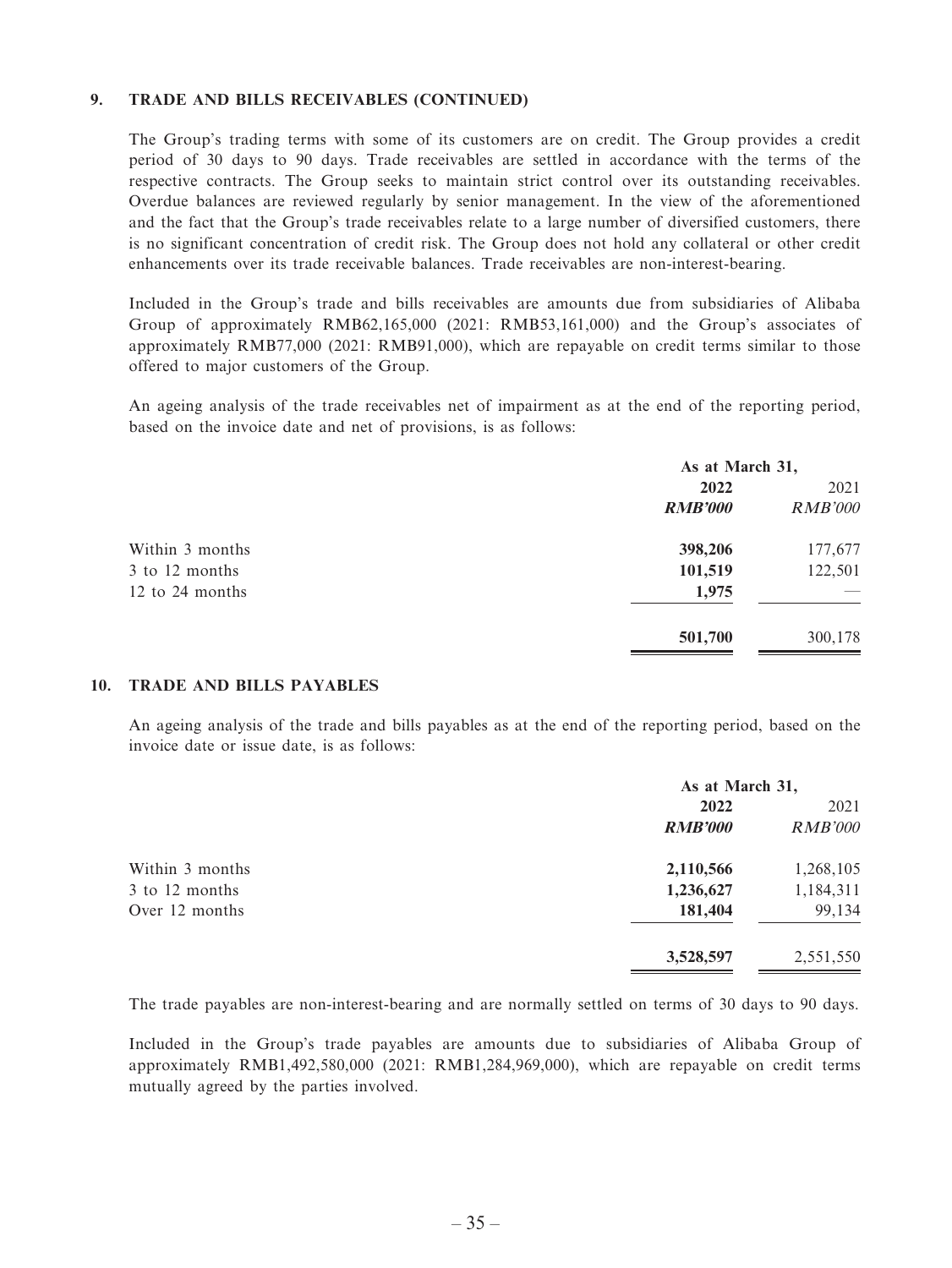## **COMPLIANCE WITH THE CORPORATE GOVERNANCE CODE**

The Company strives to attain and maintain high standards of corporate governance continuously as it believes that effective corporate governance practices are fundamental to safeguarding the interests of its Shareholders and other stakeholders, and to enhancing shareholder value.

In the opinion of the Board, throughout the year ended March 31, 2022, the Company has complied with the code provisions ("**Code Provision(s)**") set out in the Corporate Governance Code (the "**CG Code**") under Appendix 14 to the Listing Rules, except in respect of the following matters:

According to Code Provision A.2.1 (which has been renumbered as C.2.1 of the CG Code since 1 January 2022), the roles of chairman and chief executive officer should be separate and should not be performed by the same individual. Mr. ZHU Shunyan has been appointed as both the chairman of the Board (the "**Chairman**") and the chief executive officer of the Company (the "**Chief Executive Officer**"), with effect from March 16, 2020. After joining the Group, Mr. Zhu is primarily responsible for overseeing the Group's general management and business development and for formulating business strategies and policies for our business management and operations. The Directors consider that it is most suitable for Mr. Zhu to hold both the positions of the Chairman and the Chief Executive Officer as they believe that it will ensure consistent leadership within the Group and enables more effective and efficient overall strategic planning of the Group. The Board is also of the view that the balance of power and authority for the present arrangement will not be impaired and this structure will enable our Company to make and implement decisions promptly and effectively. The Board will continue to review and consider splitting the roles of the Chairman and the Chief Executive Officer at a time when it is appropriate and suitable by taking into account the circumstances of the Group as a whole.

Code Provision C.1.2 (which has been renumbered as D.1.2 of the CG Code since 1 January 2022) stipulates that management should provide all members of the Board with monthly updates giving a balanced and understandable assessment of the Company's performance, position and prospects in sufficient details to enable the Board as a whole and each Director to discharge their duties under Rule 3.08 and Chapter 13 of the Listing Rules. The Company on a quarterly basis and from time to time, based on business needs and conditions, provides to the Board up-to-date business information and convenes ad hoc meetings for considering material business or management issues, so as to enable the Directors and the Board as a whole to discharge their duties.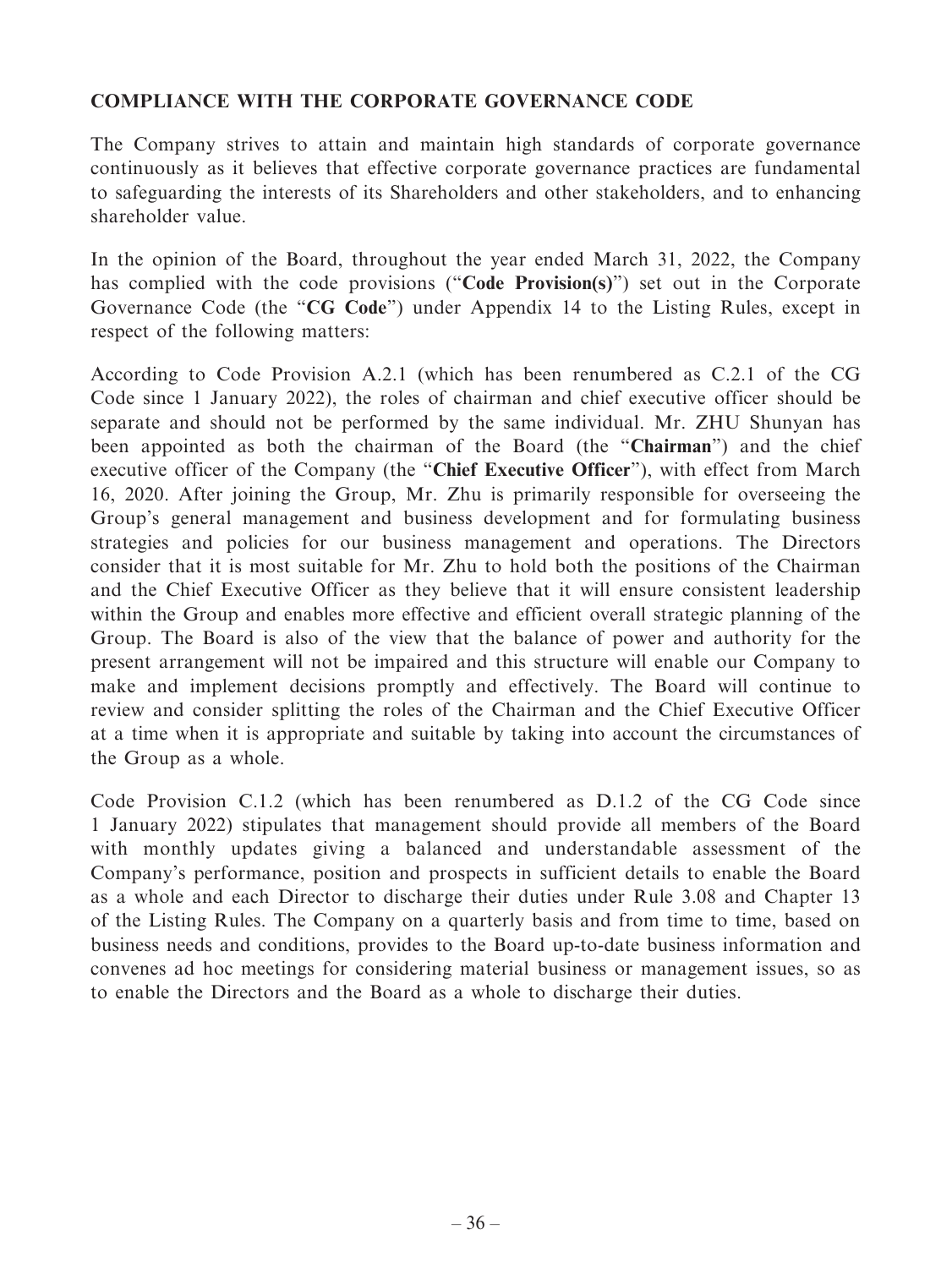## **MODEL CODE FOR SECURITIES TRANSACTIONS**

The Company has adopted the model code as set out in Appendix 10 to the Listing Rules (the "**Model Code**") to regulate the dealings of the Directors in the Group's securities. In response to specific enquiries by the Company, all Directors, including the existing Directors and the former Directors who had been Directors during the year ended March 31, 2022, have confirmed that they have complied with the Model Code in their securities transactions throughout the year ended March 31, 2022.

## **PURCHASE, REDEMPTION OR SALE OF LISTED SECURITIES OF THE COMPANY**

During the Reporting Period, neither the Company nor any of its subsidiaries purchased, redeemed or sold any of the Company's listed securities, except that a trustee of the Share Award Scheme purchased a total of 1,300,000 shares of the Company on the market to satisfy the share awards granted under the Share Award Scheme to connected employees of the Company upon vesting.

## **AUDIT COMMITTEE REVIEW**

The Group's annual results for the year ended March 31, 2022 have been reviewed by the Audit Committee. The Audit Committee has also discussed auditing, internal control and financial reporting matters including the review of accounting practices and principles adopted by the Group.

## **SCOPE OF WORK OF ERNST & YOUNG ON THE PRELIMINARY RESULTS ANNOUNCEMENT**

The figures in respect of the Group's consolidated statement of financial position, consolidated statement of profit or loss, consolidated statement of comprehensive income and the related notes thereto for the year ended March 31, 2022 as set out in the preliminary results announcement have been agreed by the Group's auditors, Ernst & Young, to the amounts set out in the Group's consolidated financial statements for the year. The work performed by Ernst & Young in this respect did not constitute an assurance engagement in accordance with Hong Kong Standards on Auditing, Hong Kong Standards on Review Engagements or Hong Kong Standards on Assurance Engagements issued by the HKICPA and consequently no assurance has been expressed by Ernst & Young on the preliminary results announcement.